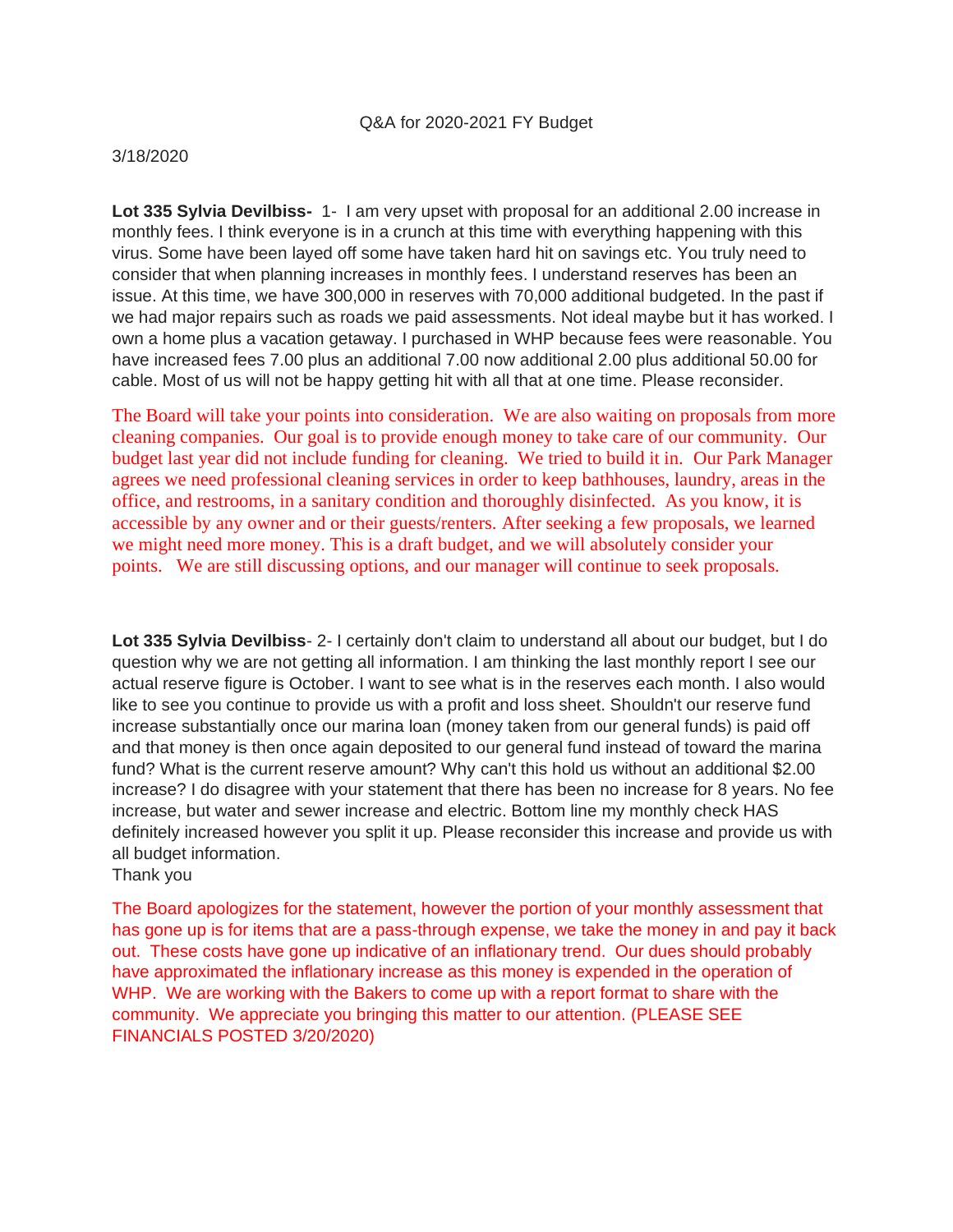#### 3/19/2020

**Lot 329 Brian Fenstemacher-** 1) Why do we need to budget \$3000 for bad debt? In FY ending 2019 we had \$0 bad debt. This past year through January 2020 we had \$300. I couldn't find any evidence of bad debt ever exceeding \$300. We usually budget \$500; which goes mostly unused. Most debt is collected by our lawyer. We put liens on properties and eventually we get paid. Delinquent Revenue is not the same as Bad Debt.

It was suggested that we budget 8k, with our ultimate goal being to build a fund equal to half of the bad debt. Our bad debt is very high and wasn't previously accounted for properly. The accounting that you were familiar with was inadequate and is being cleaned up to properly account for profit and loss.

**Lot 329 Brian Fenstemacher-** 2) I assume the Other Professional fee of \$8750 is for the Reserve Study. This is totally unnecessary. We don't need to spend that much money to tell us how much we need in reserves. We don't have to follow the recommendations of the Audit.

The Board ordered an audit that wasn't budgeted, and now you are suggesting we do not follow its recommendations. That kind of logic rings hollow, follows long standing failed accounting practices, and is confusing.

**Lot 329 Brian Fenstemacher-** 3) It is OK to use reserves for unexpected expenses. That is one of the things they for. The proposed budget appears to have enough money to cover unexpected expenses plus puts money in reserves. I don't feel you need to be so conservative.

Thank you for this observation but this Board would like to actually be able to fund the reserve as is budgeted, which has not happened in the past.

**Lot 196 Bill Hamilton-** 1. YTD P&L Financial Reports (NOT actually part of the proposed budget): Are Baker & Associates producing these reports now? Yes

**Lot 196 Bill Hamilton**- 2. Is it part of their contract to do so? Since December 2019, when Baker & Associates took over our accounting, there has only been one YTD P&L Report posted to the WHPCA web site (April 1, 2019 to January 20, 2020 YTD, posted on the WHPCA web site on 2/11/2020). Is there some compelling reason why the WHP monthly financial information is not being regularly reported to the WHPCA members? I would like to see this information regularly and frequently reported (i.e., monthly) so we can see for ourselves our Park's financial health. The information is fact - you can't spin it or change it. Please consider reimplementing regular financial reporting (like it used to be). The Narrative for 2020-2021 Budget updated 3/17/2020 document posted on the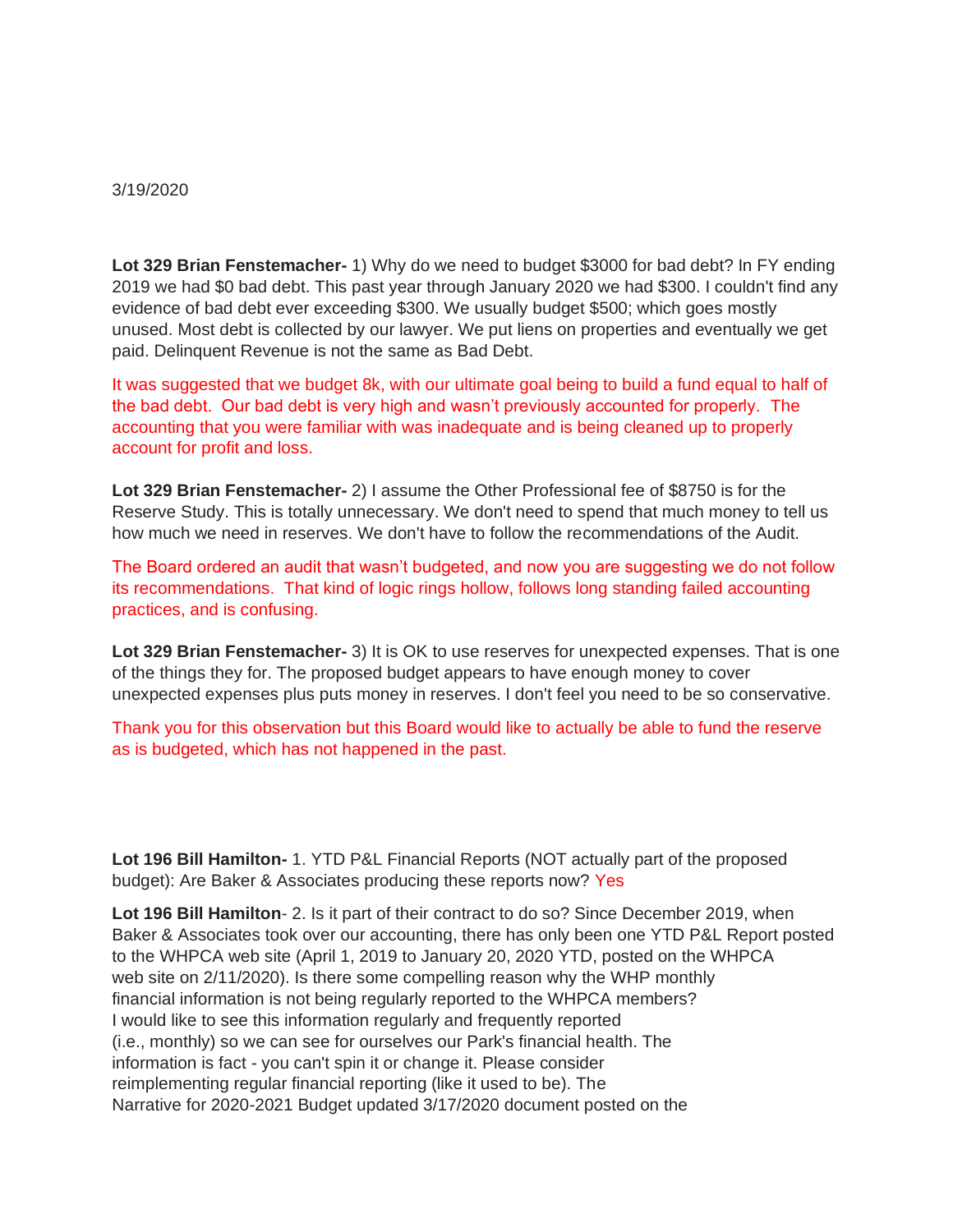Financials page of the WHPCA website states, in part, 'We are now in an era of transparency and accountability ...,' and regular and timely financial reporting should certainly be an integral part of that transparency and accountability. The process in the past was that the treasurer would consult with Ted, at the end of each month (beginning of the next month), address questions or concerns, then present financials to the Board. Once agreed upon by the BOD, the financials were shared with the community. This process has broken down. There is no reason other than that our Board has lost track of the process. We are working with the Bakers, and we are hoping to post financial reports soon.

**Lot 196 Bill Hamilton-** 3. Pool Management contract: budget line item is unchanged @ \$32K on both the 2/15 and 3/16 drafts. It was stated in the March newsletter that Billie Reynolds had saved WHP over \$10K by renegotiating the pool management contract. Since Billie started working on 2/3 and spent her first week sequestered with Janice, she couldn't possibly have had time to renegotiate the pool management contract by 2/15 - shouldn't this item reflect the \$10K savings in the 3/16 draft (compared with the 2/15 draft)? This matter actually ended up being a cost avoidance. 32k was the number plugged in for the pool contract. When we realized the problem, we shared it with Billie. She had informed us that the contract for 42k had not been sent to the pool company manager. This presented an opportunity for negotiation. Billie was able to negotiate a contract, with a different company, that fit within our mistaken budget.

**Lot 196 Bill Hamilton**- 4. Bank of America Rewards and Interest: these 2 revenue line items are missing from both the 2/15 and 3/16 drafts (Miscellaneous Revenues category). Are we no longer earning interest (or is interest carried as Miscellaneous Revenues Fees - Other?) and getting Bank of America Rewards? Those rewards were in the form of gift cards, and the credit card that the park had been using was opened under the personal responsibility of Ted. It has been decided to eliminate that practice, as it ends up being a complicated situation that leaves individuals somewhat liable, especially when the card needs to change hands. We are working to keep all spending strictly connected to our Association and its accounts.

**Lot 196 Bill Hamilton**- 5. General Comments on the 2020-2021 Budget: Certainly, nobody likes a price increase. That said, I agree it's necessary for WHP's financial health to increase the Homeowner Assessments to keep up with inflation, aging infrastructure, depreciation, etc., and I totally support the BOD's actions in doing so. Also, even though WHP's cable costs with Mediacom are very reasonable, the price has arbitrarily (i.e., much greater than inflation) increased for the past several years, so taking an active role to implement a multi-year agreement was a big win for WHP! Thank you!! My only other comments relate to the increase in Repairs in the budget: looking at the April 1, 2019 to January 20, 2020 P&L Report, both Repairs (up 50% over budget) and Maintenance Payroll, and using the P&L report to project 2020-2021 costs (9.5 Actual + 2.5 Estimated), the 2020-2021 Maintenance Payroll looks a bit low (Repairs look spot on), but not enough to bust a \$1.28M budget.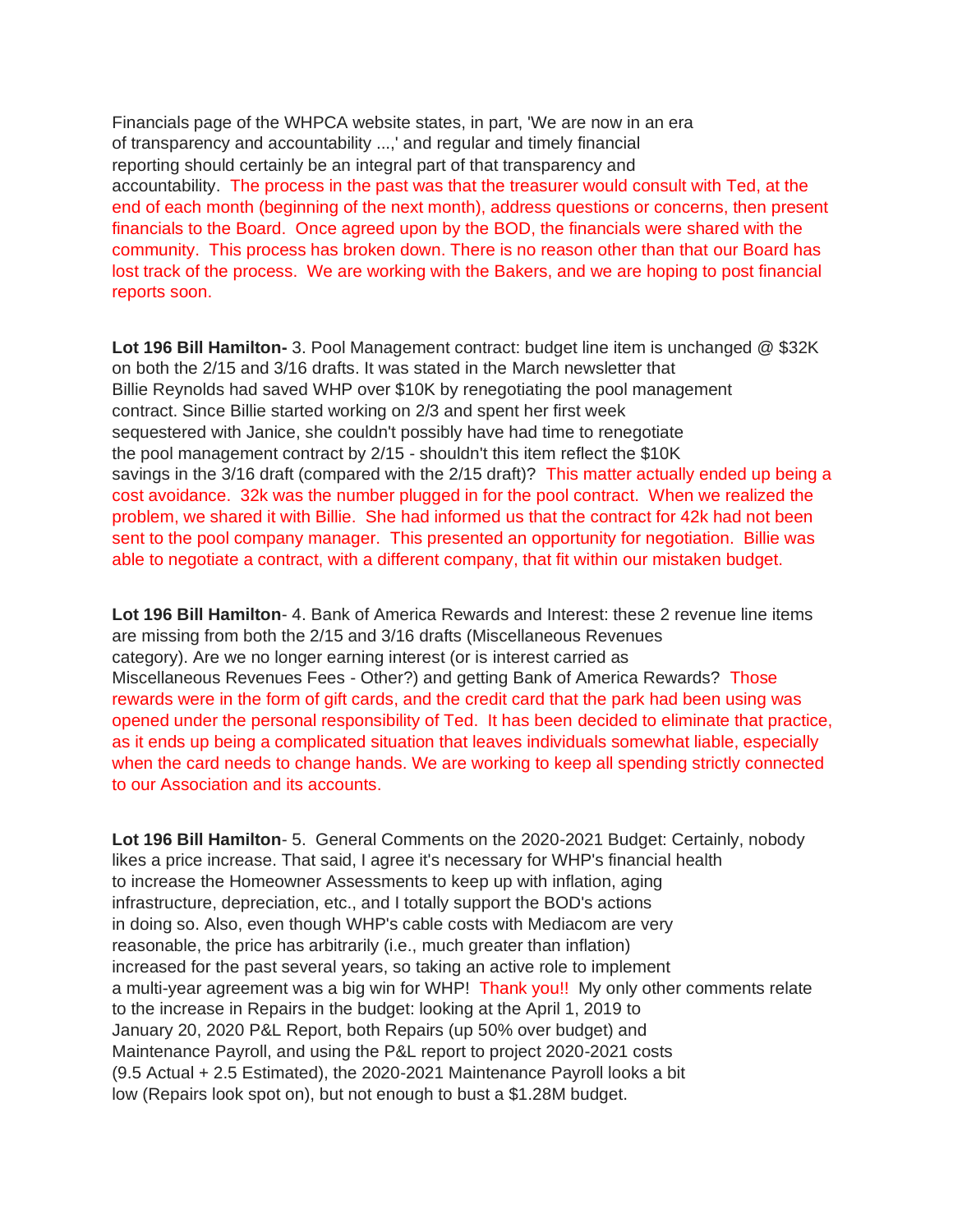**Lot 388 Bill Rinkers**- Q1. I see our legal fees have drastically increased. I assume this is due to the legal action necessary to bring WHP into compliance regarding illegal full time residency. My question, once this legal action is over, will we reassess our budgetary requirements and potentially reduce our monthly dues?

A. Yes, hopefully future boards will be able to reduce monthly dues. However, a huge problem exists. We have budgeted very little (\$1,000 in 2019) for legal. WHP and our Declaration are being sued by Mr. Cropper and his clients. If the courts rule in favor of the Declaration and/or the law, and this is challenged further, this could continue to cost the community significant money, especially if the matter is taken to a higher court. The budgeted amount is sufficient to run our park, and to handle what we are aware of today. But YES, overall, a huge financial strain will be lifted from the community, once the matter is finally and completely resolved. If the small group ends their law suit there is potential for a decrease.

**Lot 388 Bill Rinkers**- Q2. Also, is there any possibility to counter sue those in the original lawsuit to recoup the money all homeowners have to pay to protect our investments and keep the park open for all? Thank you for your efforts, they are appreciated.

A. We are advised by our attorney that there is no basis for our Association to recover fees in this kind of case.

**Lot 117 Jon Gilmore**- Q1. Will you please lower monthly fees during coronavirus challenged times when homeowners may face job layoffs etc.?

A. See ARTICLE XI. Though lowering dues would be a compassionate action, the cost to maintain the operation of WHP remains intact as normal. People could stay home, and their energy bills would remain low. In a statement released on March 19, Ocean City Mayor Rick Meehan is asking visitors and residents of the seaside resort area to stay home.

**Lot 117 Jon Gilmore** - Q2. What authority allows WHP to put late fees of \$15.00 plus interest on delinquent accounts?

A. See ARTICLE XI. If the assessment or charge is not paid when due, it shall bear a late charge and interest in the full amount as provided in the Declaration and/or Bylaws. The interest kicks in once turned over to collections.

**Lot 117 Jon Gilmore** - Q3. Why was the resale book's price increased from 100.00 to 150.00?

A. Work, supplies, and time go into this.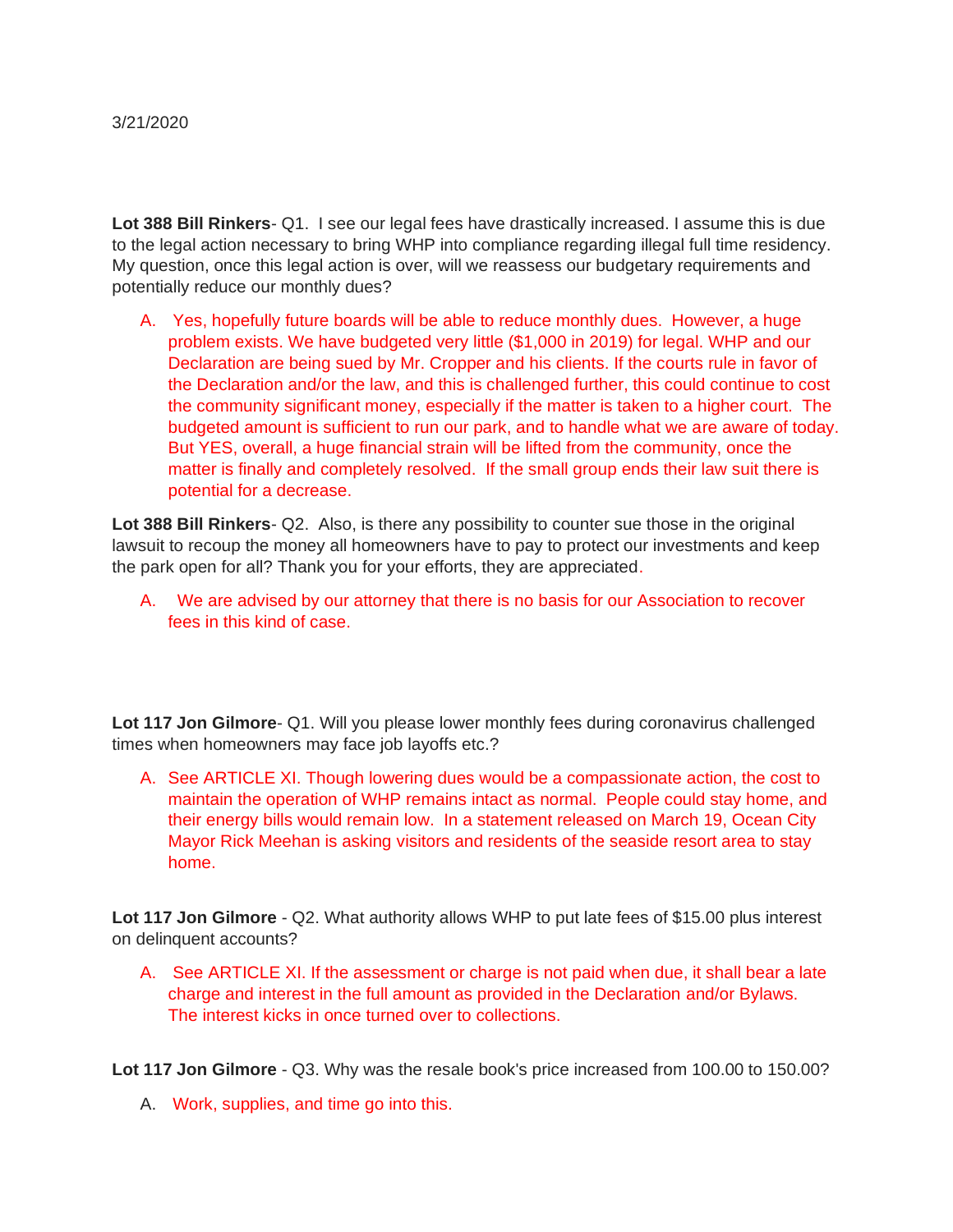**Lot 117 Jon Gilmore** - Q4. 8-year history shows we don't need: Why should WHP follow the Bureau of Labor Statistics Consumer Price Index?

A. Inflation affects all aspects of park operations from salary, to stamps, from gas to gravel. CPI was provided as a reference to show that our increases are reasonable.

**Lot 117 Jon Gilmore** -Q5. What company is doing the Reserve Study - at what cost?

A. We are reviewing proposals. We budgeted \$8,750.00 under other professional.

**Lot 117 Jon Gilmore** -Q6. What are (dollar amount) our reserve goals?

A. \$72,924.00 (On the bottom right corner of the budget you received)

**Lot 117 Jon Gilmore** - Q7. Why has laundry revenue been (loss of revenue) revised down from 2,500.00 to 2,450.00?

A. This year, we only made \$2,468.00

**Lot 117 Jon Gilmore** - Q8. Why has line item "Operations" gone up from 13,300.00 to 19,806.00?

A. You are looking at last year's budget. It would be more helpful if you took our proposed budget and compared it with the recently posted year to date P&L, that is posted on-line, and shows our financial position as of the end of February 2020. We have spent \$16,372.00 so far this year, and we added meeting expenses for the upcoming year, in case we need to rent space. Postage, printing, and copying have gone up because of the demands on our park, questions, and legal communications that need to be shared.

**Lot 131 Sue Gajewski-** Q1. I?d like the BOD and Baker and Associates to provide to the members of the White Horse Park community a running tally of charges paid to Mr. Almand. I look forward to your quick response.

A. Everything that has been paid to Mr. Almand, to date, is recorded on the p&l, which is posted on the website. The purpose of this Q&A is for the Board to hear concerns that it may take under advisement to ensure proper financial planning is intact for the 2020- 2021 year. Based on litigation potential, you are correct if you are insinuating that we may not have enough in our plan.

**Lot 30 Shirley Skillman-** Q1. Since our draft budget proposes \$20,000 for legal fees and \$1,000, was used in the past, I would like to know the reason for such an increase.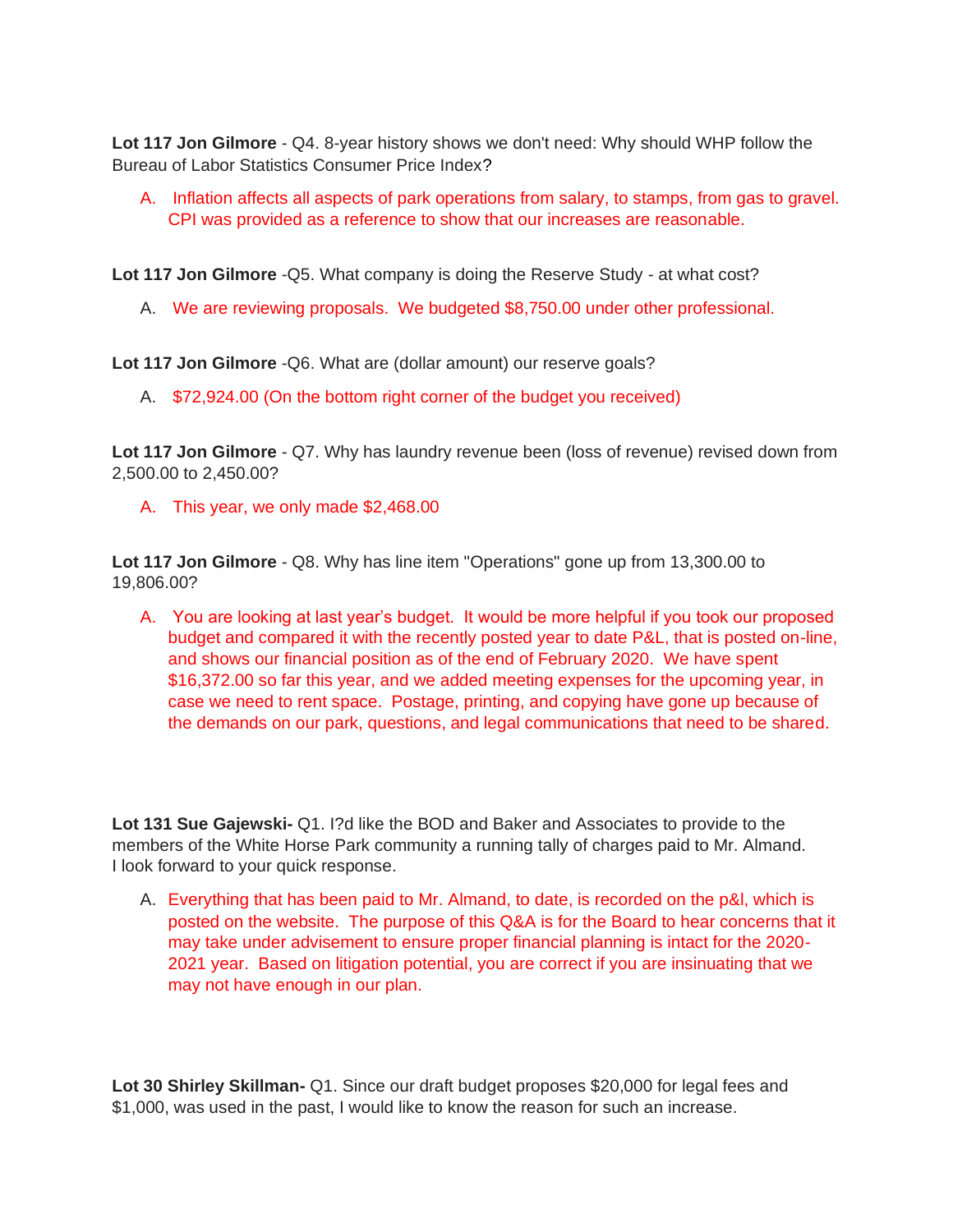A. WHP is being sued, and our declaration is being challenged. Overall, a huge financial strain will be lifted from the community, once the matter is finally and completely resolved. If the small group ends their law suit there is potential for a decrease.

**Lot 30 Shirley Skillman** - Q2. I have heard that Melissa uses Mr. Ahlmand as if he is her personal attorney.

A. One would have to wonder who would have said this to you.

**Lot 30 Shirley Skillman**- Q3. Therefore, I would like to see the detailed bills for Mr. Ahlmand since this Board has been in their positions.

A. Melissa was elected and then appointed as Acting President of the Board of Directors for White Horse Park Community Association. The contact person, with Mr. Almand, has historically been the person serving as President for the WHP BOD. The Board relies on Mr. Almand for advice to protect and work in the best interest of the association.

**Lot 30 Shirley Skillman**- Q4. There are other increases in this budget that I question. Such as the Park Manager?s salary being raised from \$42,500 to \$50,000. Who approved that? It seems ridiculous since an accounting firm has been hired to do the financials.

A. The Board approved the Managers salary. Now that we have professional accountants managing the funds for our multi-million-dollar investment, our Park Manager is able to focus on the management of our park.

**Lot 30 Shirley Skillman**- Q5. So the Park Manager has less responsibilities, so why give a \$7500 raise?

A. The park manager is a professional experienced property manager and has more responsibilities than previous managers. The park manager is focused on operations and management not accounting.

**Lot 30 Shirley Skillman**- Q6. Where does the \$18,000 for housekeeping come from? 2 years ago it was \$4,000.

A. The past Board eliminated it. When it was 4k, we understand that the work wasn't done efficiently or effectively. Many problems were associated with that arrangement. We are now in the midst of a health crisis. We own in a vacation community, where people visit from all over, and board and management agree that it is our responsibility to keep our community clean and sanitary.

**Lot 30 Shirley Skillman**- Q7. Why is it costing \$14,000 to do the same thing? What is with this Board raising everything? All of this raises our dues. So we are having to pay \$175 instead of \$135. \$40 more a month. \$480 a year.

A. This has been a misnomer for years. The monthly payment is made up of two parts-Monthly Assessment (dues) + Utilities (water/sewer, cable, and electric). The utilities are variable and controlled by individual utilities. We signed a 3 year contract with cable to keep the cost steady. The \$175 includes a cable payment of \$25.00 per month. You have the option to pay cable up front, as you always have. If you do, it is \$300.00 due by April 1, and your dues would be \$150- which is actually \$15 higher. It really should only be \$7 higher, because the payment, starting January 1 was supposed to be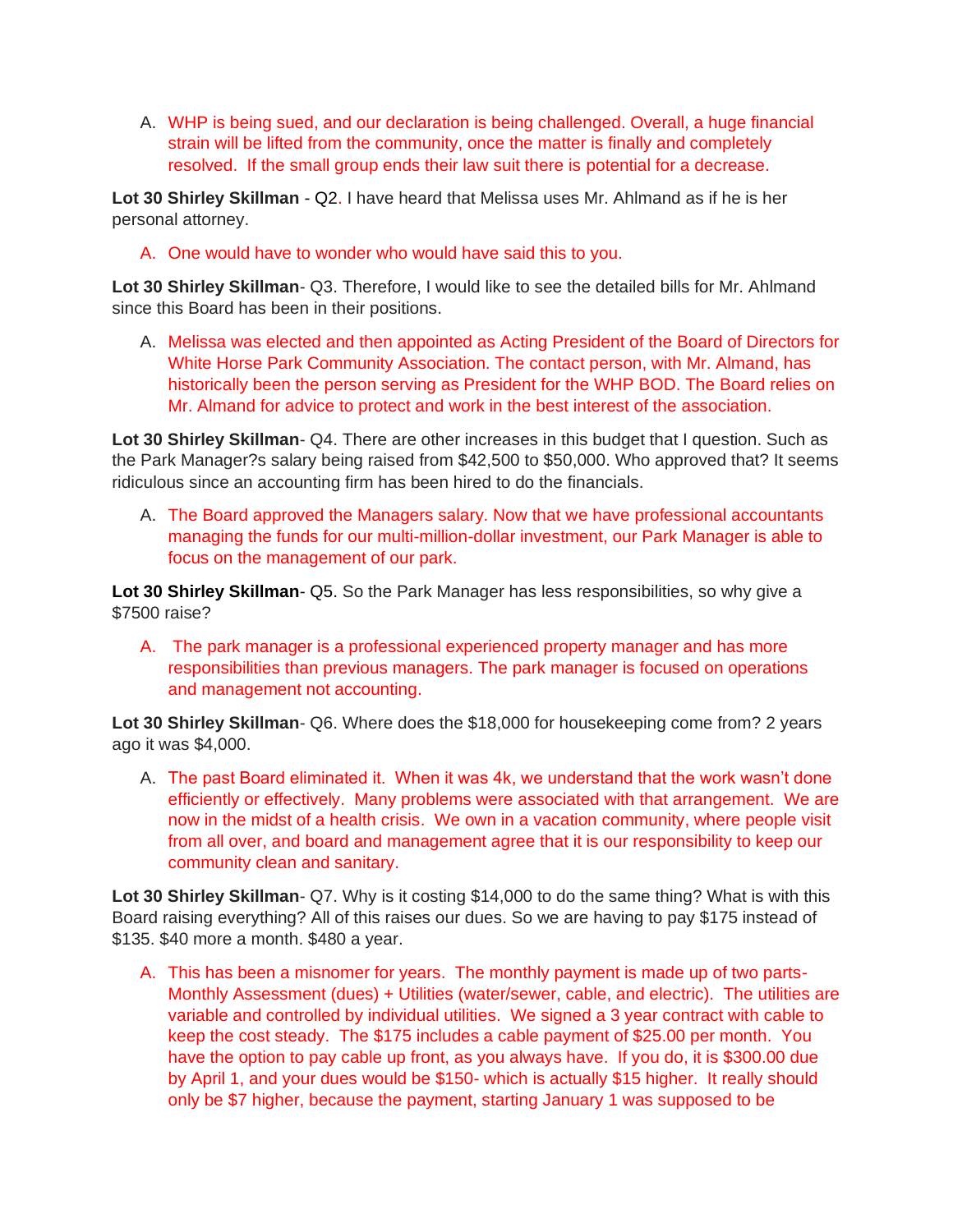\$143.00 per month. There was a miscalculation by our previous manager that threw our numbers off.

**Lot 30 Shirley Skillman**- Q8. Did it ever dawn on you all that this creates a hardship for a lot of homeowners? Other than to harass and stress us out, what do you do for us??

A. We are doing our best to preserve our beautiful community in the midst of a costly litigation that is a tremendous strain on our association.

3/22/20

**Lot 117 Sandy Morgan-** 9. Will the BOD please drop the proposed spending on a Reserve Study? (the topic's controversialness and high financial impact is too extreme to be decided on without face-2-face contact and homeowner opportunity to debate). The Reserve Study was recommended by our auditor. It is seen to be valuable in that it will give us a road map for planning and saving. We own the infrastructure of our community-our electric-our roads-our water system-and it is our responsibility to take care of it. In an open meeting, there isn't an opportunity to debate. Each lot would get one turn to voice concerns [as time allows]. The Board would then take those concerns into consideration when approving the budget. [Your turn would be over, as Jon has already spoken].

The Board is responsible for taking concerns under advisement prior to budget approval. Thank you for sharing your concern with the BOD. More information, from our auditor, will follow.

**Lot 117 Sandy Morgan-**10. Will the BOD share how a homeowner can attend the phone conference meeting on March  $30<sup>th</sup>$ ? The open portion is now, and we are responding to questions and concerns. At this time, it is planned for Board Members to be present on the call, after hearing the discussion from the community [through the Q&A].

**Lot 117 Sandy Morgan-**11. Will the BOD please record the phone conference for all interested homeowners to review? There will be minutes posted on the website. Please understand that, in the midst of the health crisis present, and each individual Board Member's availability, we are doing our best to serve our community.

Lot 117 Jon Gilmore-12. Thank for commenting on all of my(recorded)Budget Questions.

Thanks for recognizing our efforts.

**Lot 117 Jon Gilmore-** 13. Homeowners have been informed that a Reserve Study is the recommendation from the company that did our WHP Audit Report. When reviewing the WHP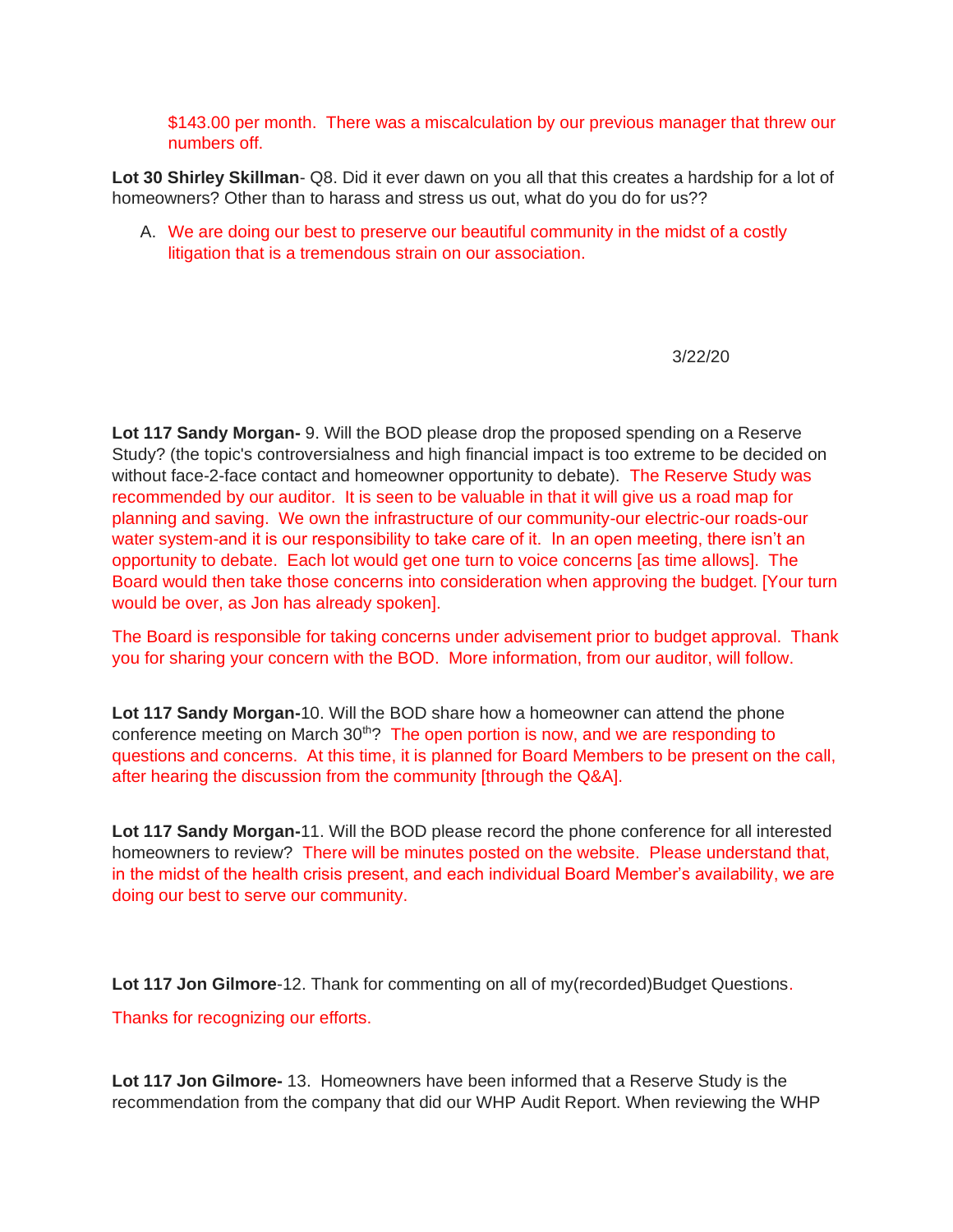Audit Report and BOD Cover Letter 2019[1], I could not find the recommendation. My question is: Q: Please show where that recommendation was made. Please see the email to Melissa at the end of the round of responses for 3/23/20.

Note: Reviewing the Audit Report, I was able to find a false statement, " [pdf page #1] "Out of an effort to dispel rumors, the Board will also take this opportunity to state that the Bakers are no a property management company. "

Which brings me to my next question:

**Lot 117 Jon Gilmore-** 14. [This question speaks to a level of trust that is needed between homeowner and BOD, to feel confident that homeowner money is being used and accounted for wisely and appropriately.]

Q: Why hasn't the BOD publicly admitted to making a false statement to the Association and when informed, refused to act appropriately in ways to fix that issue? The Bakers are not our property management company. They are providing accounting services to our community. We hired a professional property manager to manage our park.

**Lot 117 Jon Gilmore- 15.** Q: Is it appropriate for a board member to make this statement to a homeowner; "That kind of logic rings hollow, follows long standing failed accounting practices, and is confusing." ? As you can read, throughout the audit report, the previous accounting practices were not efficient or adequate.

**Lot 117 Jon Gilmore 16.** Q: Who made that statement? The Board voted to hire Baker and Associates, our vote was 4-1, because we recognized the need for professional accounting services. All Board members have the opportunity to speak/respond/disagree/agree before Q & A is shared. This document is on behalf of the BOD.

#### **Lot 117 Jon Gilmore 17-** I see:

Building repairs at 3,444.00, went over budget by 2,544.00 [new budget shows 5,000.00] What caused Building repair cost to be so high and what is expected to happen in 2020/2021 to increase last years budget by 4,100.00? Fire protection services, HVAC (Bathroom and Clubhouse), Kitchen fire extinguisher inspection.

#### **Lot 117 Jon Gilmore 18-** I see:

Grounds repairs at 7,864.00, went over budget by 4,264.00 [new budget shows 10,000.00] What caused Grounds repairs costs to be so high and what is expected to happen in 2020/2021 to require a significant (more than double) increase in the amount budgeted for Grounds repairs? Boatyard, Marina, Weeds (\$4,500), Topsoil (\$3,000)

#### **Lot 117 Jon Gilmore 19-** I see:

Electrical repairs at 7,237.00 went over budget by 3,637.00 [new budget shows 8,000.00] What caused Electrical repairs to be so high and what is expected to happen in 2020/2021 to require a significant (more than double), increase in the amount budgeted for Electrical? Pedestal, Camera, Street Lights, Power outage (\$1500) Pool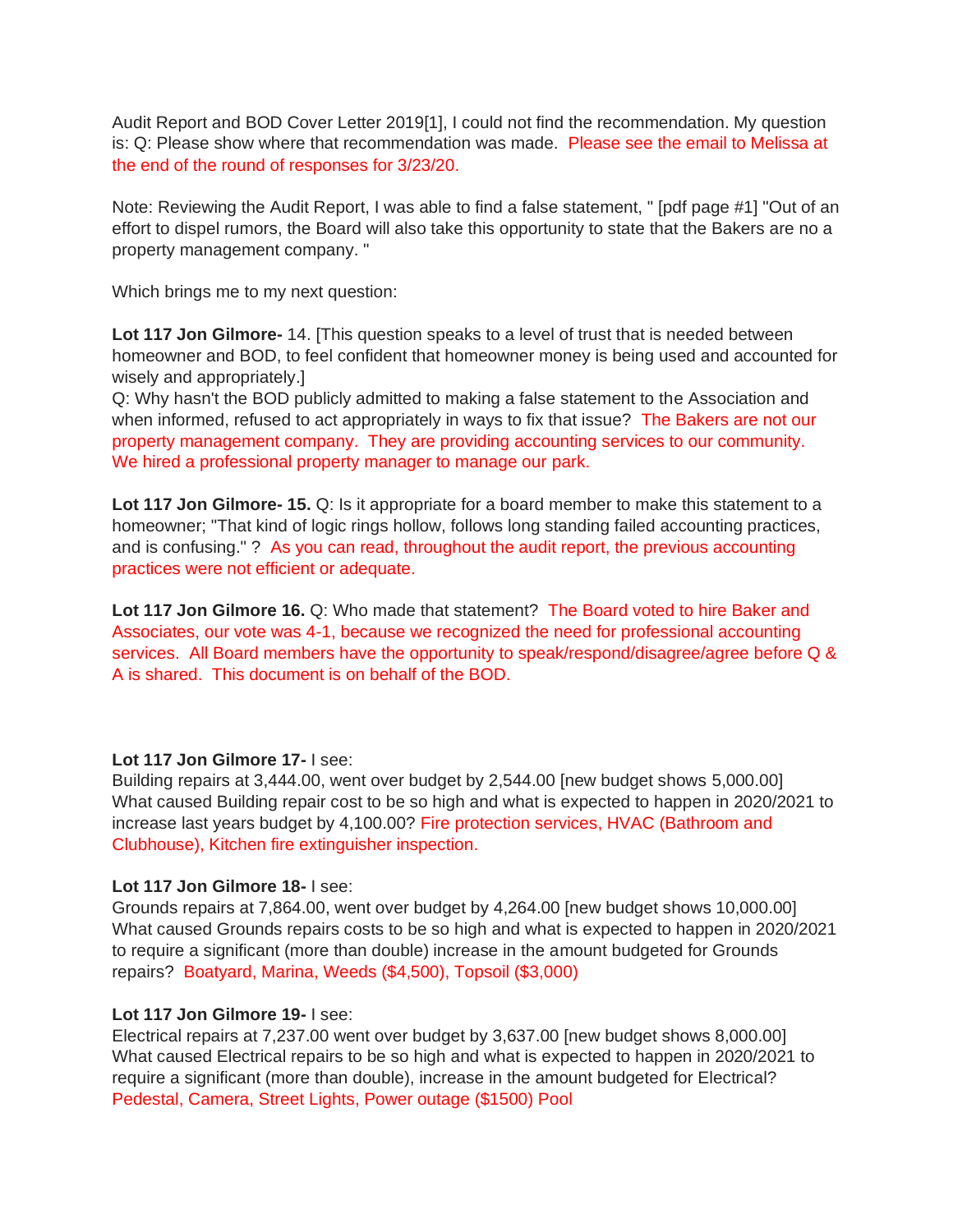#### **Lot 117 Jon Gilmore 20-** I see:

Marina expensees at 6,386.00 went over budget by 5,386.00 [new budget shows 2,525.00] What caused Marina Expenses to be so (extremely) high and what is expected to happen in 2020/2021 to require a significant (more than double) increase in the amount budgeted for Marina expenses? Dock Boxes (\$4,500). Many boards need to be replaced. Requires special boards due to moisture and salt.

We have much to maintain. Again, this proves that, as previous manager claimed, he was operating the park on a shoe-string budget. We tried to plan responsibly by considering expenses from the past year and considering increase in cost/service. A solid budget is based on current activity and expectations based on information available.

### **Lot 117 Jon Gilmore 21-** I see:

Delinqencies at 25698.00 looks very high - why is that? Has the office and Mr Almand been processing these delinquent accounts? That is because people aren't paying their bills. The water/sewer miscalculation is responsible for approximately \$900.00 of the debt. Over \$16k is due to foreclosures. Yes, our attorney works for our community. Fortunately, we now have a consistent process in place to account for and pursue money owed to our community.

March 23, 2020

**Lot 60 Susan Naplachowski-** 1. May I please have a copy of the Monthly financial Reports for Dec 2019 thru March 2020. We included the YTD P&L, and the monthly report for February, on the website.

**Lot 60 Susan Naplachowski-** 2. I would like the information to reflect the same as the report from Nov 2019 and all previous reports since 2009. This is the style that the board has agreed upon at this point in time.

**Lot 60 Sue Naplachowski-3.** Please if you are going to change the Monthly Financial Reports please explain what Banks we are using for operations What Banks we are using for reserves and the different accounts. Please also post the interest rate on our reserve funds. Thank you for these suggestions. We will take these into consideration. Interest income is listed on the P&L.

**Lot 60 Sue Naplachowski-4** I reviewed the Media Com cable. The bill for people in the park is \$288.75 per year. This is what we should be charged. The BOD is assuming a lot with my money and others monies. I will pay my bill of \$288.75 and not a penny more. That is what my bill is from Media com. We are not sure where your numbers came from. The monthly amount is actually \$24.103225. We also cover the office and the clubhouse. Historically, the Board has rounded up to an even number. As with any windfall, from cable or other, it would be used to fund other shortfalls, including this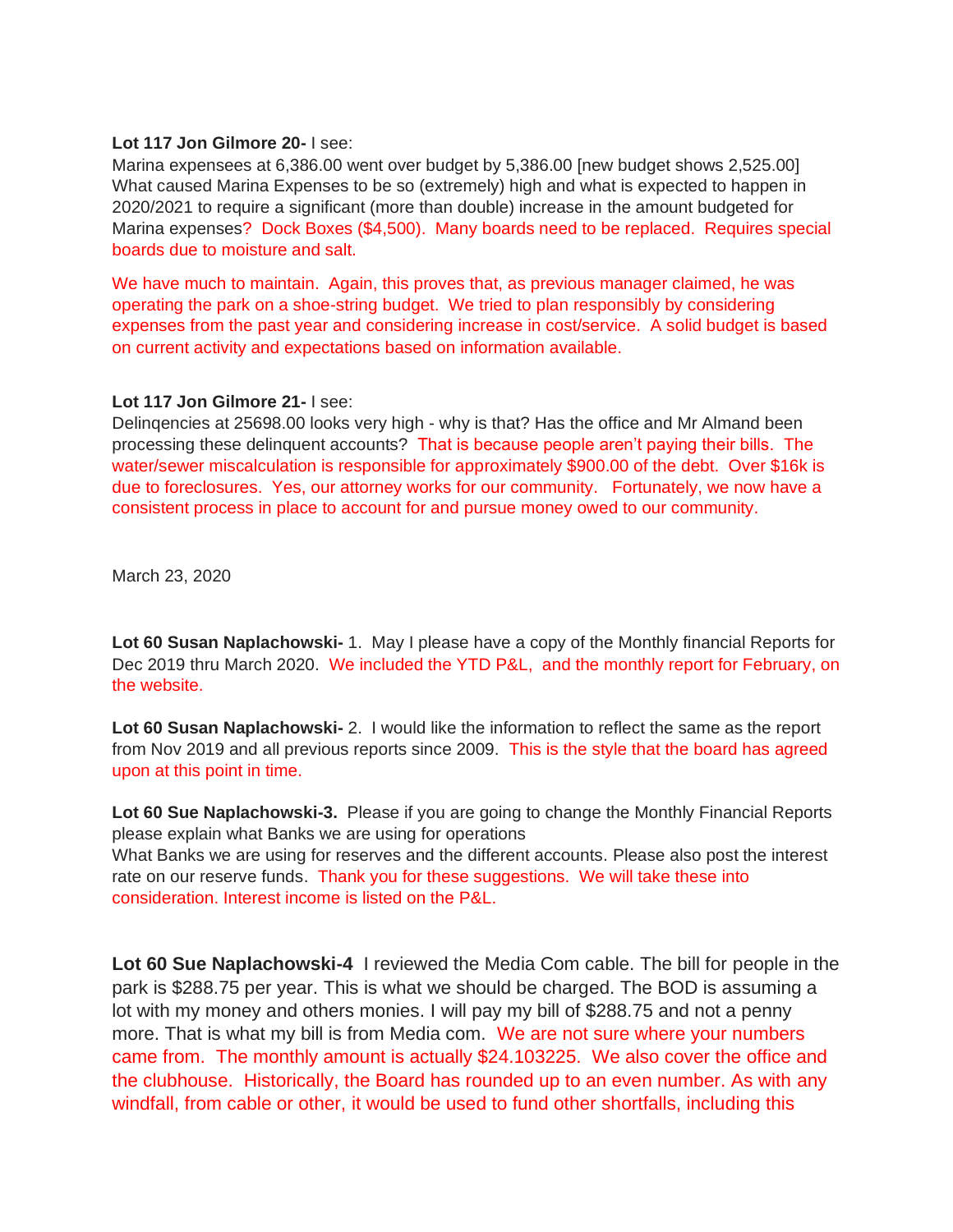## year's budget deficit.

**Lot 60 Susan Naplachowski**-5 The Feb and March Newsletter have the dues going up \$5.00. Now you are requesting \$7.00 this late in the game, when not all people know about your change and no given reason why you changed it?

So what is the dues, I say \$102.00 since its been published twice.

Thanks The budgets that have been shared were in draft form. There was an explanation. The dues were increased because we realized we needed more money to fund janitorial services (as addressed in previous questions, in budget communications posted on the website, and emailed/mailed out to owners). The due are \$104.00 at this time, and the final decision will come after the Board approves the Budget during it's conference on 3/30/20 after considering community input.

## **COMMENT ON BUDGET PLANNING FROM THE PERSPECTIVE OF OUR BOARD AND UNDER THE ADVISEMENT OF BOB BAKER:**

While not an exact science, budgets are developed based on overall projected expenses and actual results may vary. The goal is to have dues/fees match those as closely as possible over time while allowing for a contribution to savings for major repairs/replacements.

Reserve Study reasoning provided by our auditor on 3/23/2020. Shared with permission, from our auditor, Matthew Chance, CPA…



#### Matthew P. Chance, CPA

306 Kay Avenue | Salisbury, MD 21801 P: 410 742 1121 | F: 410 742 1174 mchancecpa@wlmc-cpas.com

#### Hi Melissa,

As previously discussed, it is good practice to maintain an accurate Future Major Repairs & Replacements schedule. The information to prepare this schedule is generally obtained from a reserve study, which is often performed by a qualified source such as an engineer. The reserve study can potentially be performed by a non-engineer that has adequate prior experience in a field that would make them a reliable source of information. As an accountant, that would not be my area of expertise.

As mentioned, the purpose of the reserve study is to be able to prepare an accurate and adequate Major Repairs & Replacements schedule. The purpose of the Major Repairs & Replacements schedule is to provide the board of directors and management with relevant information to effectively plan for future major repairs and replacements. In order to know how much needs to be assessed each year to cover the current operating expenses and simultaneously build and ensure the reserve is adequate to cover future expenditures by the time it is needed, the Association must have a comprehensive understanding of the current and future needs. Special assessments can also be incorporated along the way, but without proper planning and accumulation of a reserve, then everything would need to be funded by special assessment and could become unbearable or unsustainable to unit owners.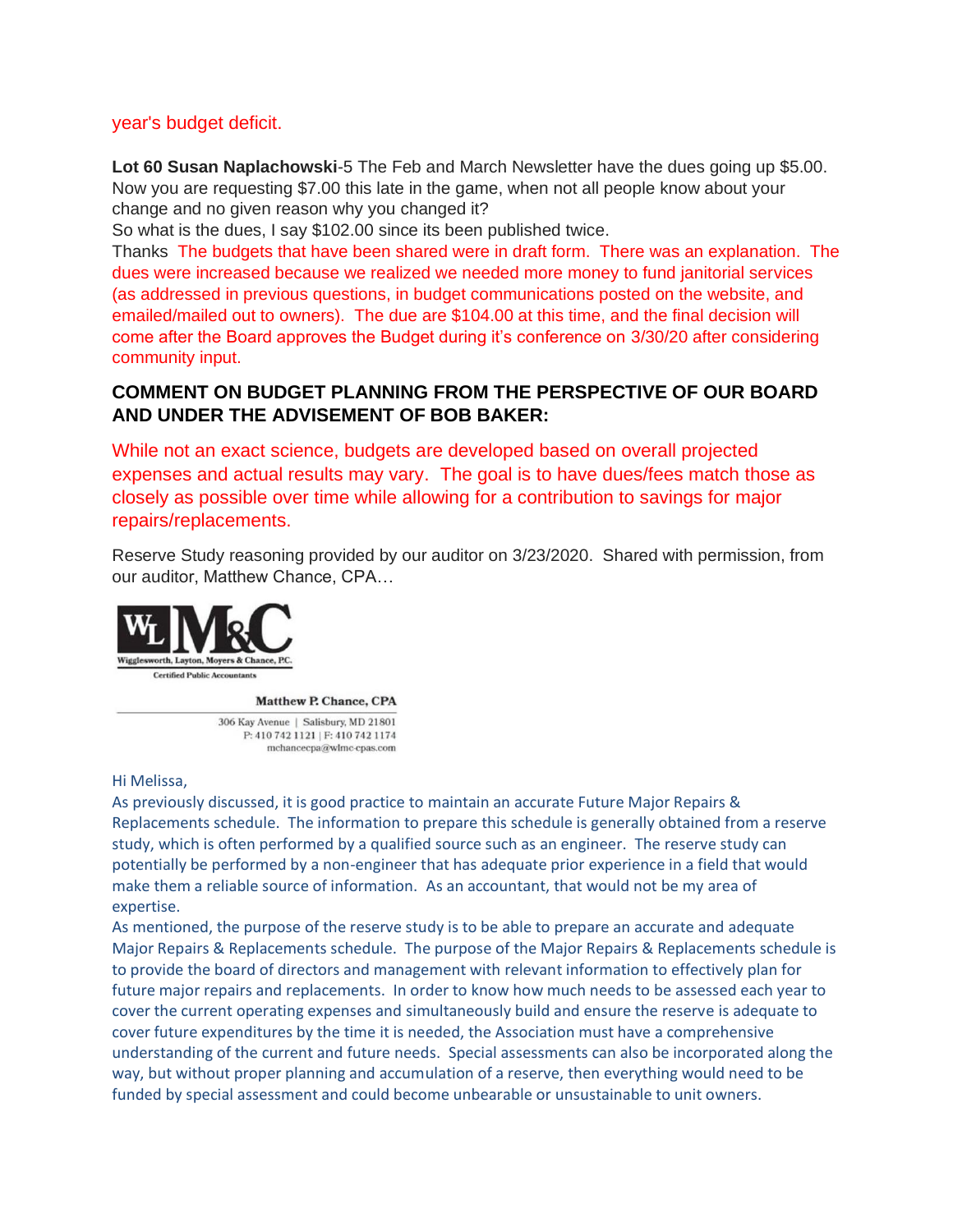An accurate Future Major Repairs & Replacements schedule (whether through an official reserve study or not) is the prudent and thing for the board to do and is part of the board's due diligence. In addition, Generally Accepted Accounting Principles requires a Future Repairs & Replacements schedule to be included with the financial statements as Required Supplementary Information. Please let me know if you have any further questions.

Thanks,

Matt

3/24/2020

## **Proposed Fees Beginning 4/1/2020**

| \$104 |
|-------|
|       |
| \$25  |
| \$175 |
|       |

#### **Lot 329 Brian Fenstermacher –**

Q4) Equipment Expenses: Why do we need to budget \$6,796 for equipment purchases? This appears to be the exact amount spent this past year. Are you planning more cameras for the boat yard? Are you planning another new computer and phone? Last year \$3,551 was spent for the camera in the boat yard and \$1,016 was a new computer and phone. Removing the \$3,551 and \$1,016, we only spent \$2,229. Maybe a more appropriate budget amount would be \$2,500.

A. Expenses come up, and our goal is to be prepared. There is a water heater, bathhouse 2, for example, that needs to be replaced. We also have a Kubota that is anticipating either service or possible replacement. Every year things come up. Our goal is to have enough money in the operating fund to be able to cover expenses and fund our reserve. Leaving the same amount in this line simplified the process.

Q5) Grounds Expenses: Last year we spent \$7,864. I believe \$3,000 of this was a payment to Raynes for previous year storm drain work that was held back until they cleaned the stones out of the ditch. We shouldn't have this expense this coming year. Removing that we only spent \$4,864. Why does the new budget need to be \$10,000? \$5,000 is probably adequate.

A. Doug will be inspecting storm drains, and making sure there aren't any obstructions. There is tree trimming, weed costs, and possible snow removal costs, and there may be landscaping as part of the plan is to work to manage the swales a bit better. Again, we want to ensure that we have enough money to take care of our community.

Q6) Electrical expense: Last year through February we spent \$7,237. Last year \$950 of these expenses was to wire the pool camera and \$745 was for the boat yard camera. I hadn?t heard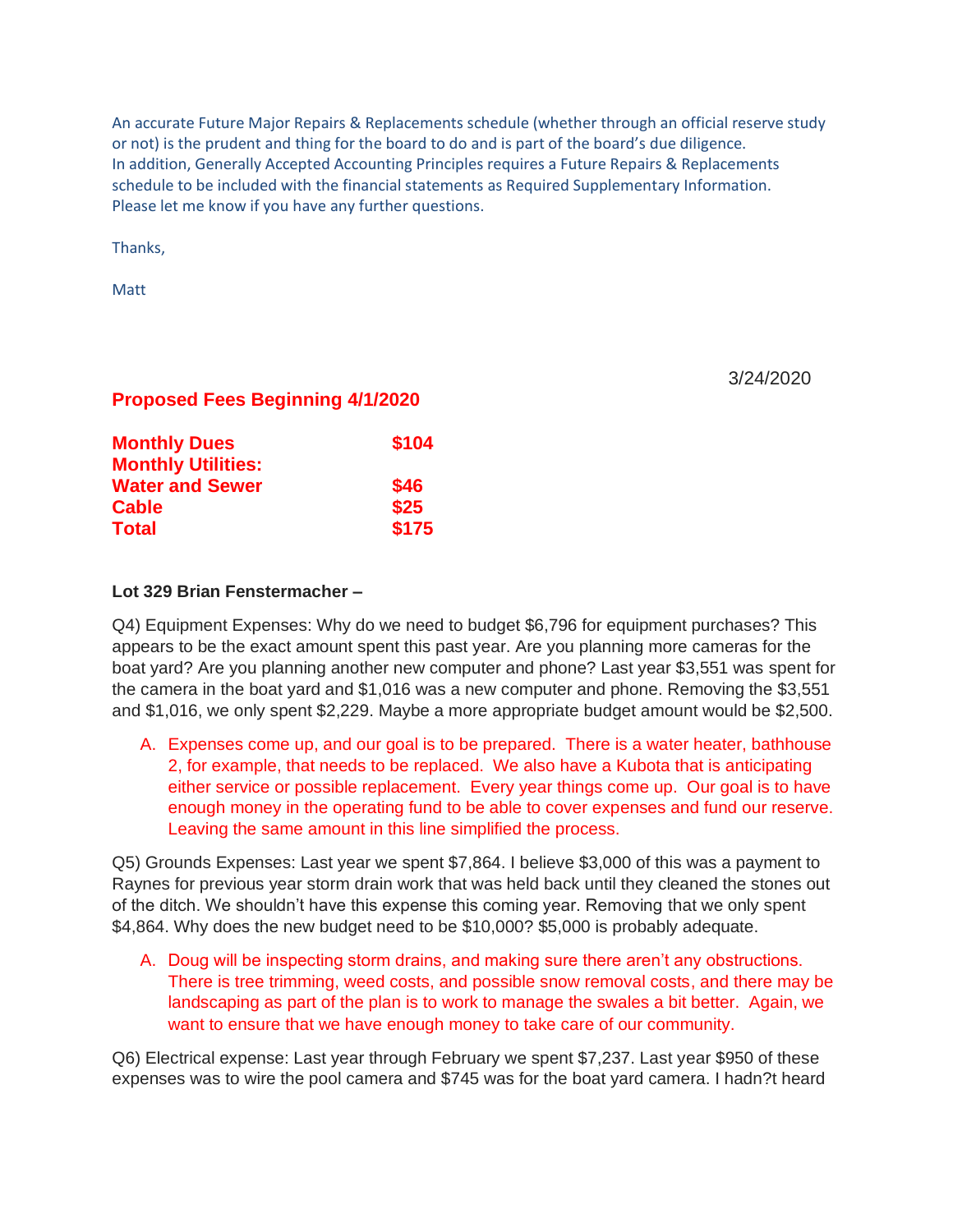of plans to add more cameras. Deducting these, we only had \$5,542 of electrical expenses last year. Why are you budgeting \$8,000? \$6,000 is probably adequate.

A. Several owners have had problems with pedestals that have been neglected. There are several tasks that will be evaluated regarding the electricity in our community. Again, we need to make sure things are maintained well and up to code. This is a project that hasn't been efficiently or effectively addressed. Folks from last year still have issues that haven't been addressed. We have paid owners for damage in their units because of neglected electrical problems. Again, care in our community is top priority.

Q7) Building: We spent \$3,444 through February. In the year ending March 2018 we spent \$2,101. Why are you budgeting \$5,000? \$4,000 is probably adequate.

A. With all due respect, this is a 1.28-million-dollar budget. We spent over 5k this year. What makes 4k adequate when you consider all of the buildings, in our community, that need to be maintained?

Q8) Using my suggestions for items 1-4 would reduce the budget by \$12,296.

Q9) Marina Expense-Non-repairs: What are we planning to purchase for the marina for \$2,525?

A. Under the previous Board, which you chaired, it was agreed all dock boxes should be property of WHP which required un-budgeted funding. Replacing boards in the deck and dock is one project. We hope to add cleats in each slip is another.

Q10) Pool contract: \$32,000 seems like a very round number. Since you have now signed the contract, could you put the exact figure in the budget and state that figure here?

A. Our contract is 31,400.00. We also have to pay for a permit, and there will be chemical expenses and such, so again, we are carefully covered.

### **Lot 192 Maria Warburton**-

Q1) I propose that a Zoom meeting or similar be used for the budget discussion and approval. There are many different variations and platforms that can be used. Zoom has a town hall format where over 200 people can sign in to watch. Not all can be active participants but can provide comment by chat or email.

B. The subject of technology has been discussed. Finding a proper method has been a challenge. We want to make our meetings available to all. We can't choose a method that will satisfy only a portion of the community. Zoom is good, but it has limitations, and those without computers or smartphones are left out. Thank you for your thoughts. For now, we came up with this plan because it offers 465 folks the opportunity to participate, as a community meeting would. Continue thinking out of the box for our meetings. Pray this pandemic lets us have meetings somewhere soon without health harm potential for our members.

Q2**) I** realize these are tough times but many businesses and organization are figuring out ways to connect remotely and I feel it is vital for the Board to do so.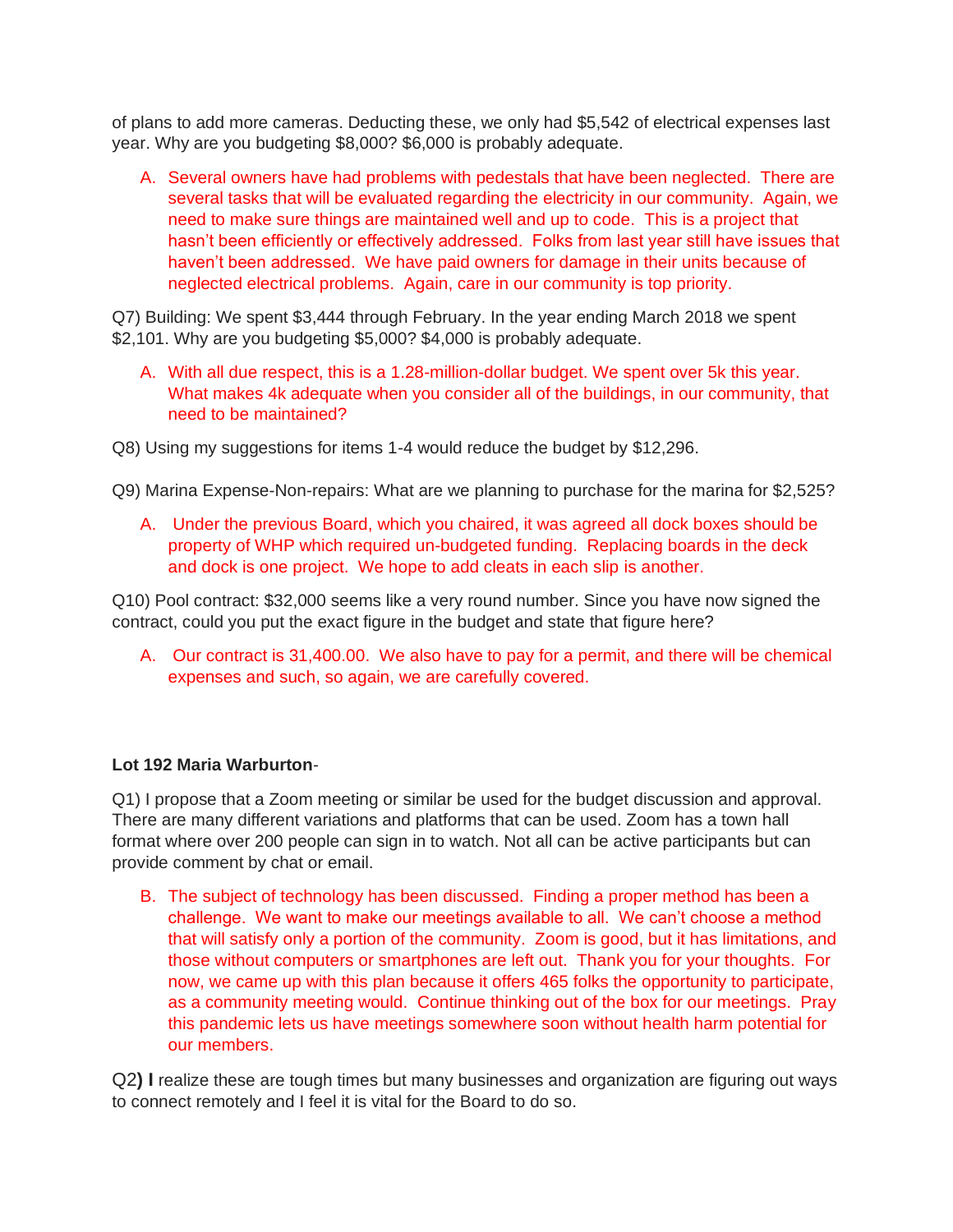## A. We are doing our best, with the time and resources that we have.

Q3) The congregation of which I am president has moved to online Sunday services, meetings, book club discussions, etc. It is not difficult to set up nor is it very expensive.

## A. Thank you for sharing this information

Q4**) I** have questions about the budget to be sent later this week as I am still working and have not had time to look closely yet.

A. We are receiving questions through tomorrow. Sometimes people can't make Board meetings. You can always send your questions to us at a later date, they just won't be included in the Q&A. We tried to give people ample time to share their thoughts with us. We gave each lot more than one turn, and we are doing our best to respond to questions as clearly as we can.

Q5)One question I have is if there will be a stay on the charge of late fees as many people have lost jobs or gone part time and have much less month to month income. A slew of foreclosures will only lead to further devaluation of all of our properties.

A. People will be expected to pay their dues. It is possible that we will consider waiting the \$15 late fee on a case by case basis if people reach out to us with extenuating circumstances.

3/25/2020

## **LOT 117 Jon Gilmore- 22)**- Main focus:

\*Permission to join 3/30/2020 Conference Call Meeting

\*Electronic Meetings

\*BOD Violations of WHP Declarations, By-Laws, and Roberts Rule of Order

A. To answer this in its entirety, there will be no special treatments or special members allowed in BOD discussions or meetings UNLESS we can find a way for ALL members. The BOD has looked during the budget compilation at the idea of streaming etc. That would require the presence of the BOD on the spot. Due to the current virus pandemic, members are in agreement that this is not a good idea. The BOD would love to have a meeting, BUT we must comply with common sense, Dr. Fuci, the Governors Edicts…

Q23) \*I am allowed and do request to attend the conference call meeting on 3/30/2020, at 7:00pm to approve the new budget. Please share details on how I can sit in. See: WHP By-Law Page #9; Article VI;Section 6.

## A. (see above)

Q24**)** \*I am allowed and do request to attend the conference call meeting on 3/30/2020, at 7:00pm to approve the new budget. Please share details on how I can sit in. See: (page 13); WHP Declarations VIII; 8.3(a)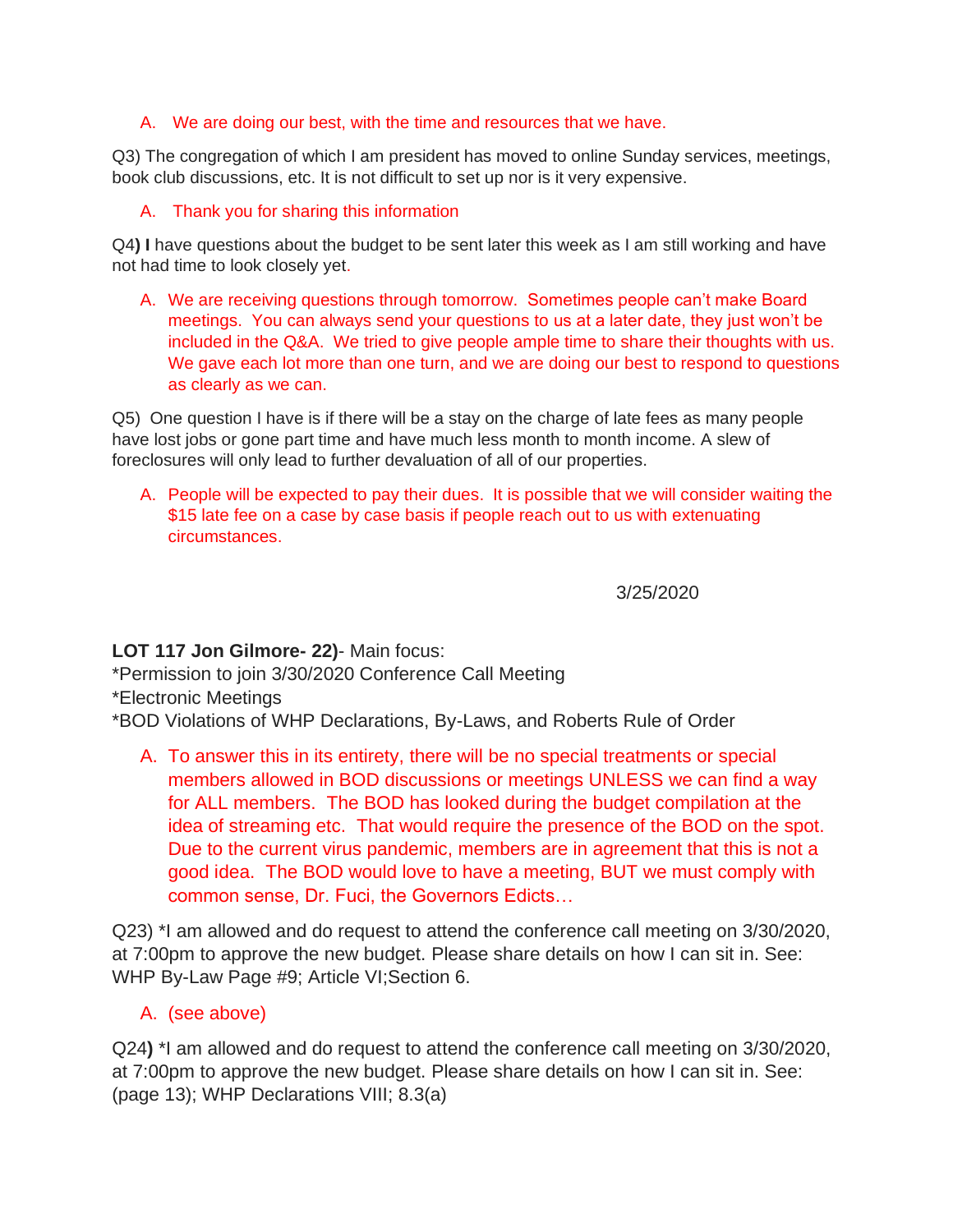## A. (see above)

Q25**)** \*I am allowed and do request to attend the conference call meeting on 3/30/2020, at 7:00pm to approve the new budget. Please share details on how I can sit in. See: WHP Declarations (pages 13-14); VIII; Section 8.5

## A. (see above)

Q26**)** The BOD is in violation:

\*I have not received my USPS mailed notice for the (non-special) Budget approval meeting. Please review WHP By-laws Article V; **Meetings of Members** Section 6.

A. This is in reference to "MEETINGS OF MEMBERS" also known as the annual meeting, not a Board of Directors Meeting. Section 6 refers to the annual meeting

"…*not less than thirty (30) days nor more than sixty (60) days before the date of the meeting, by mail, to each member entitled to vote at such meeting. The notice shall be deemed to have been delivered when deposited in the United States mail, addressed to the member at his or her address as it appears on the records of the Association, with postage prepaid…*"

*"Section 1. Any meeting of the members of the Association shall be held in Worcester County, in the state of Maryland, at such place therein as may be stated in the reasonable notice of such meeting, and shall be open to all members."*

Also see WHP Declarations (pages 13-14);VIII; Section 8.5(see above)

Q27) \*The Board's announcement of 3/30/2020, conference call meeting at 7:00pm to approve the WHP Budget for the 2020-2021 fiscal year is in violation of WHP Declarations (pages 13-14);VIII

A. basically, states that owners are members. Membership. Section 8.5. The bylaws shall govern the affairs of the association including designation of officers, time, place, and notice of meetings and the rights, duties, privileges, and obligations of the membership.

Q28) And in violation of WHP By-law, Page #6; Article V; **MEETINGS OF MEMBERS** Section 1 and Section 6.

A. This is in reference to "**MEETINGS OF MEMBERS**" also known as the annual meeting, not Board of Directors meeting. Section 6 refers to the annual meeting "…not less than…(see next page)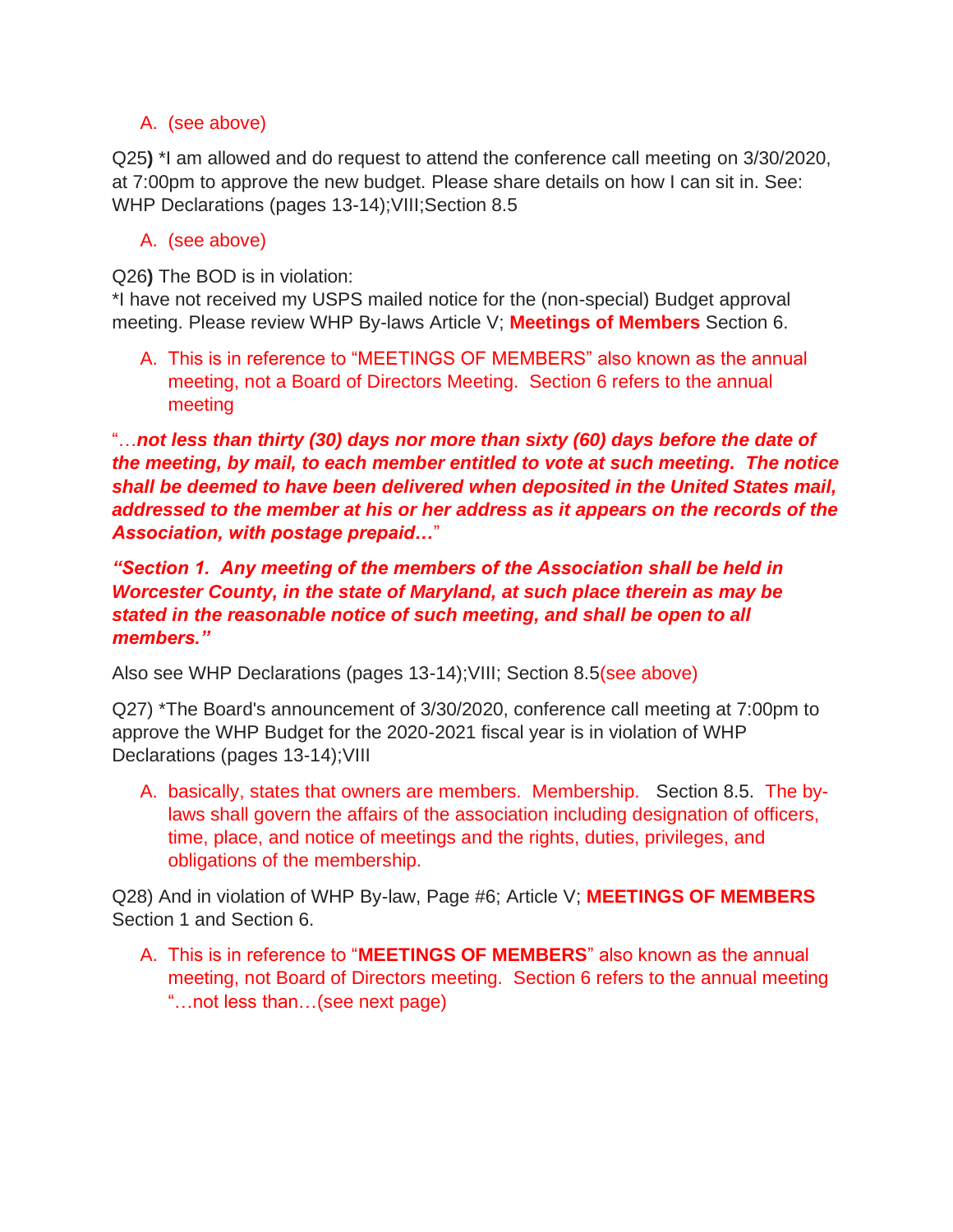### **By-Laws**

## **Article V**

### **Meetings of Members**

 **Section 1. Any meeting of the members of the Association shall be held in Worcester County, in the State of Maryland, at such place therein as may be stated in the reasonable notice of such meeting, and shall be open to all members.** 

 **Section 6. Written notice of the place, date, and hour of the meeting, and in the case of a special meeting, the purpose(s) for which the meeting is called, shall be delivered not less than thirty (30) days nor more than sixty (60) days before the date of the meeting, by mail, to each member entitled to vote at such meeting. The notice shall be deemed to have been delivered when deposited in the United States Mail, addressed to the member at his or her address as it appears on the records of the Association, with postage prepaid; or such notice may be published in any newspaper or publication printed under the auspices of the Association and distributed generally among members of the Association. At a special meeting, no business shall be conducted except that stated in the notice of said meeting.** 

### **Declarations**

#### **VIII. White Horse Park Community**

**Association, Inc.**

 **8.5 To the extent not provided herein, the Articles and By-laws shall govern the affairs of the Association, including the designation and election of officers, time, place, and notice of meetings and rights, duties, privileges, and obligations of membership. In the event of any conflict between provisions of the Articles or By-laws and this Declaration, the provisions of this Declaration shall prevail.**

[Point: Homeowners were informed of the Conference Call on 3/17/2020 for a 3/30/2020 meeting. Notice must be given in advance by not less than 30 days. Ref. [https://www.whpca.org/files/133922223.pdf\]](about:blank) (see above)

Q29**)** Note: WHP is not an HOA, therefore our Declarations, By-laws, Rules and Regulations govern WHP. Until our governing documents change, electronic meetings are not covered and therefore should not be permitted.

A. (see above)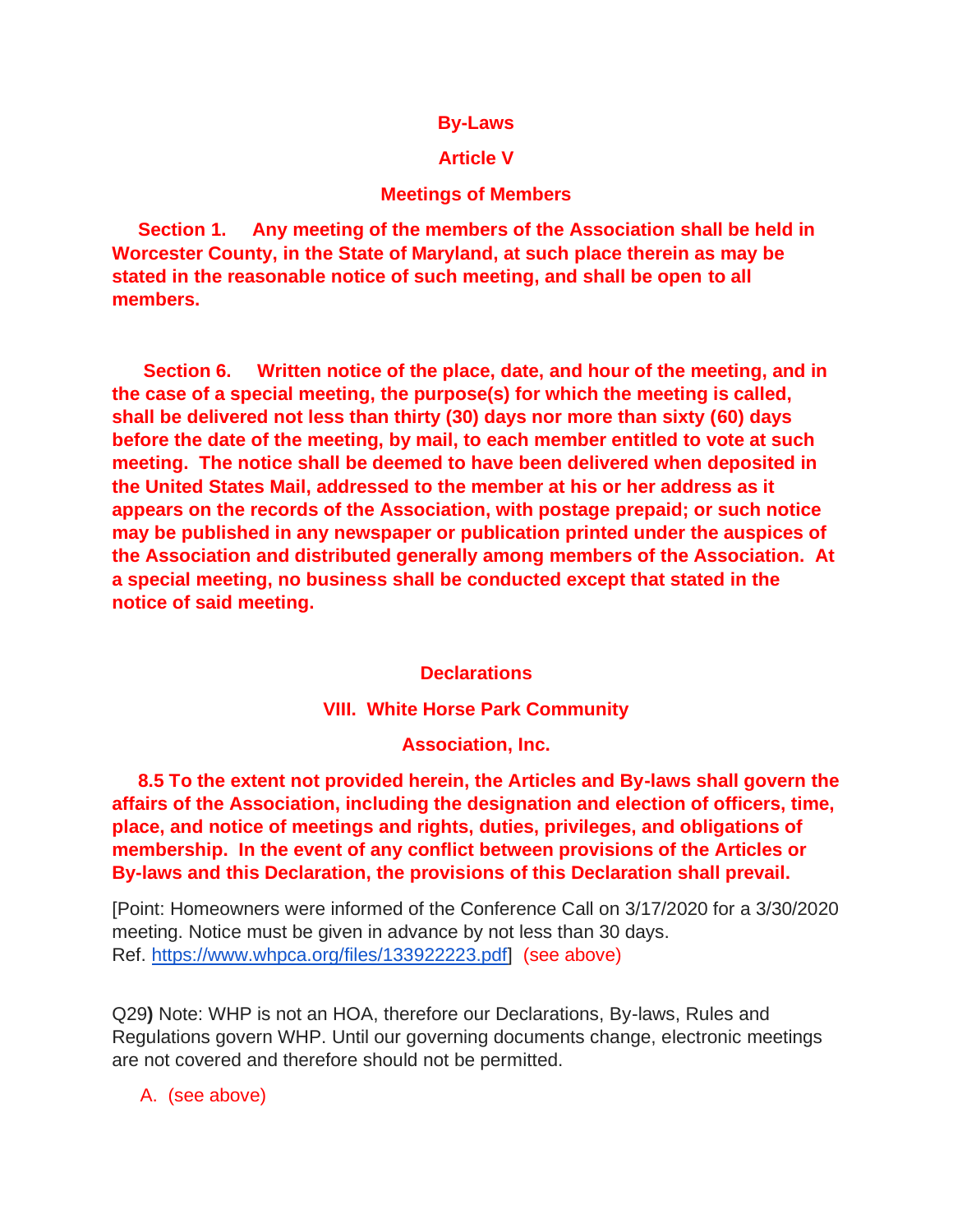Q30) Note: I believe the BOD's incessant use of Conference Call meetings and recent online Q&A associated with the new budget approval is in clear violation of Roberts Rule of Order:

# A. (see above)

Q31) See: Rules for Electronic Meetings drafted by the authors of Robert's Rules of Order Newly Revised (RONR) to address various

scenarios. - [https://sites.google.com/site/enapunit/electronic-meetings-under-ronr-11th](about:blank)[edition](about:blank)

# A. (see above)

Q32) A group that holds such alternative meetings does not lose it character as a deliberative assembly (see pp. 1-2) so long as the meetings provide, at a minimum, conditions of opportunity for simultaneous aural communication among all participating members equivalent to those of meetings held in one room or area. Under such conditions, an electronic meeting that is properly authorized in the bylaws is treated as though it were a meeting at which all the members who are participating are actually present. [P. 97, ll. 22-30.]

# A. (see above)

Q33) The word ?aural? is the spoiler in that description. Most of us probably would agree that communications in our chat room are pretty much simultaneous (allowing for a slight delay between a members? typing and the posting of the typed text), but they certainly are not ?aural.? But just in case there might be any doubt, the discussion of types of deliberative assemblies includes the caveat:

# A. (see above)

Q34) It is important to understand that, regardless of the technology used, the opportunity for simultaneous aural communication is essential to the deliberative character of the meeting. Therefore, a group that attempts to conduct the deliberative process in writing (such as by postal mail, e-mail, ?chat rooms,? or fax)?which is not recommended?does not constitute a deliberative assembly. Any such effort may achieve a consultative character, but it is foreign to the deliberative process as understood under parliamentary law. [P. 98, ll. 11-19.]

# A. (see above)

...so far as RONR is concerned, eNAP is not, and cannot be, a deliberative assembly, regardless of how we may view ourselves.

A. We have consulted our attorney. This is unchartered territory. Our process is considered reasonable, and it is okay to proceed as we are because we are in the midst of a pandemic. FYI- The ONLY purpose of the Board's meeting will be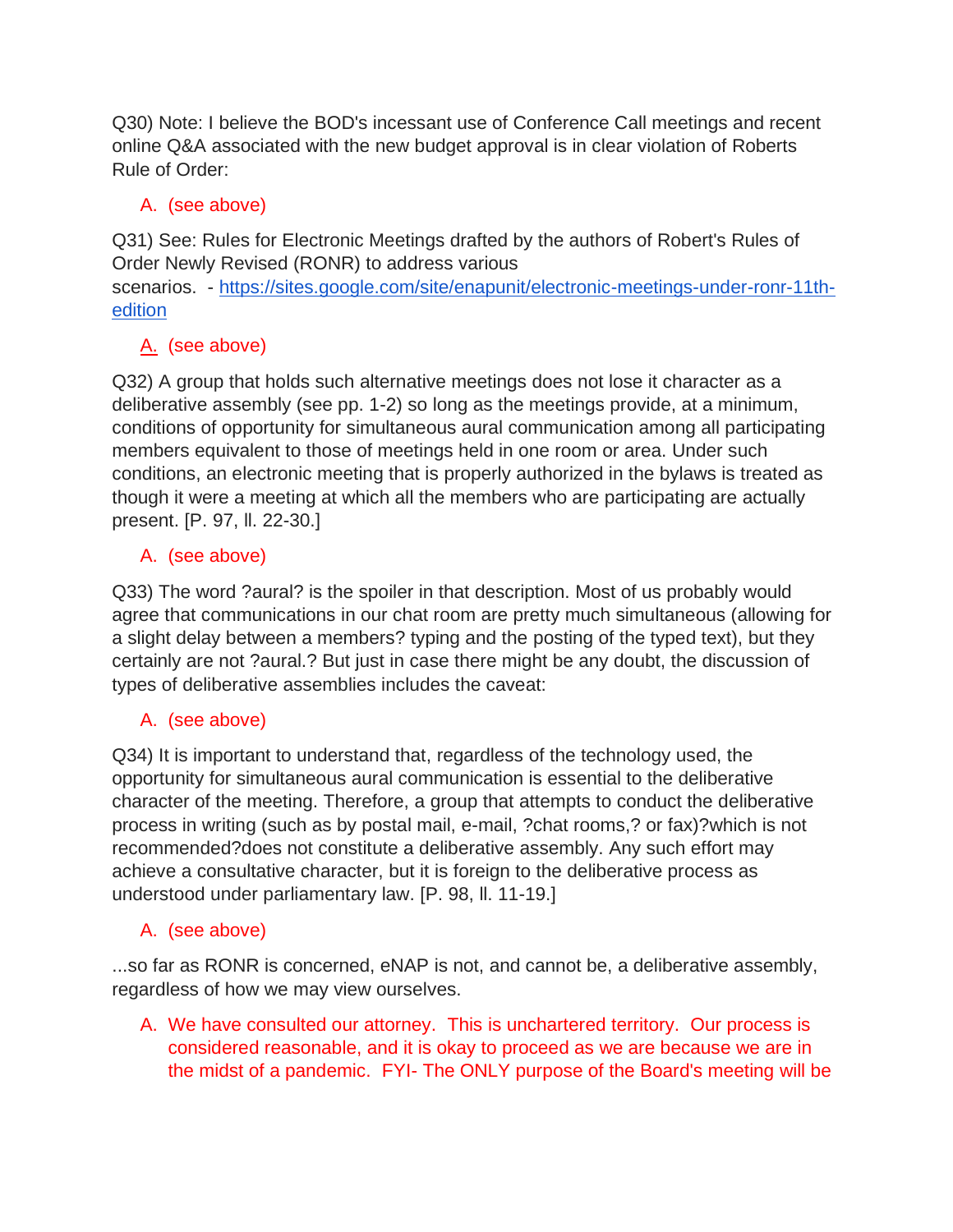to approve the Budget, which has been available to folks since February. The rest of the topics, from the March Meeting, are on hold until further notice.

### Q35) Appalling!

You need to abide by WHP rules and law.

Mr Almand has a paper trail track record of giving bad advice and wasting WHP money. He is a disgrace to the law of our land.

I want to attend the meeting regardless of your shallow and desperate points. You must abide by WHP rules and law.

You [Melissa] are acting as a lone wolf - I await a written response from Norm Ross, Ed Scheiner, Barbara Price and Tim Mummert on my denied request.

A. Please understand that our effort is to provide access to 465 folks in a cost-free manner-in the midst of a pandemic. Our board is working tirelessly to take care of our community, hear concerns, and respond to questions. *We will keep the community informed of any changes to our proposed process.*  In defense of our attorney, he isn't saying that the process is in line with law and

governing documents. Under 'normal' circumstances, budget approval would not occur this way. Our fiscal year begins 4/1/2020, and it is in the best interest of our community to get the budget approved. That is our intention. Working to serve. Our attorney sees this and approves our efforts in the midst of the health crisis.

One may wonder why you would have submitted a plethora of questions if you didn't support or agree with the process.

**Submitted by property owner-** Please note, due to the current situation of not being able to check our property regularly, we ask the BOD to keep our identity anonymous, but feel free to share the comments made. Also, please note, we fully support the BOD in all that you are doing to maintain, preserve, and bring our park into compliance and restoration... to once again be the "Happy Place" that we invested in. Wow, we just finished going through the Q&A of the new budget, we are exhausted! We are so grateful for the wonderful and committed job that the current Board of Directors is doing to protect and operate our community and investment. The decisions to initially do the audit, hiring professionals to staff the office, accounting and the appropriate separations thereof, is smart business. Understanding of how government works, reading carefully all documents that have been posted, letters of explanations, and references and disclosures, has reaffirmed our confidence in our leaders. We all would love to pay less for everything, but cheaper being "penny wise pound foolish" is only a creation for huge expenses down the road. The Board's proposals and projections seem solid, rather than basing our financial responsibilities on guesses, assumption, or dealing with it when it happens approaches. We feel that the current board members are dedicated, honest, reliable and above all, professional in the process and decisions being made. Thank You all again, for all of your thoroughness, transparency, diligence and hard work!!

Thank you so much for recognizing that our work is to preserve and protect our WHP vacation community for all 465 owners.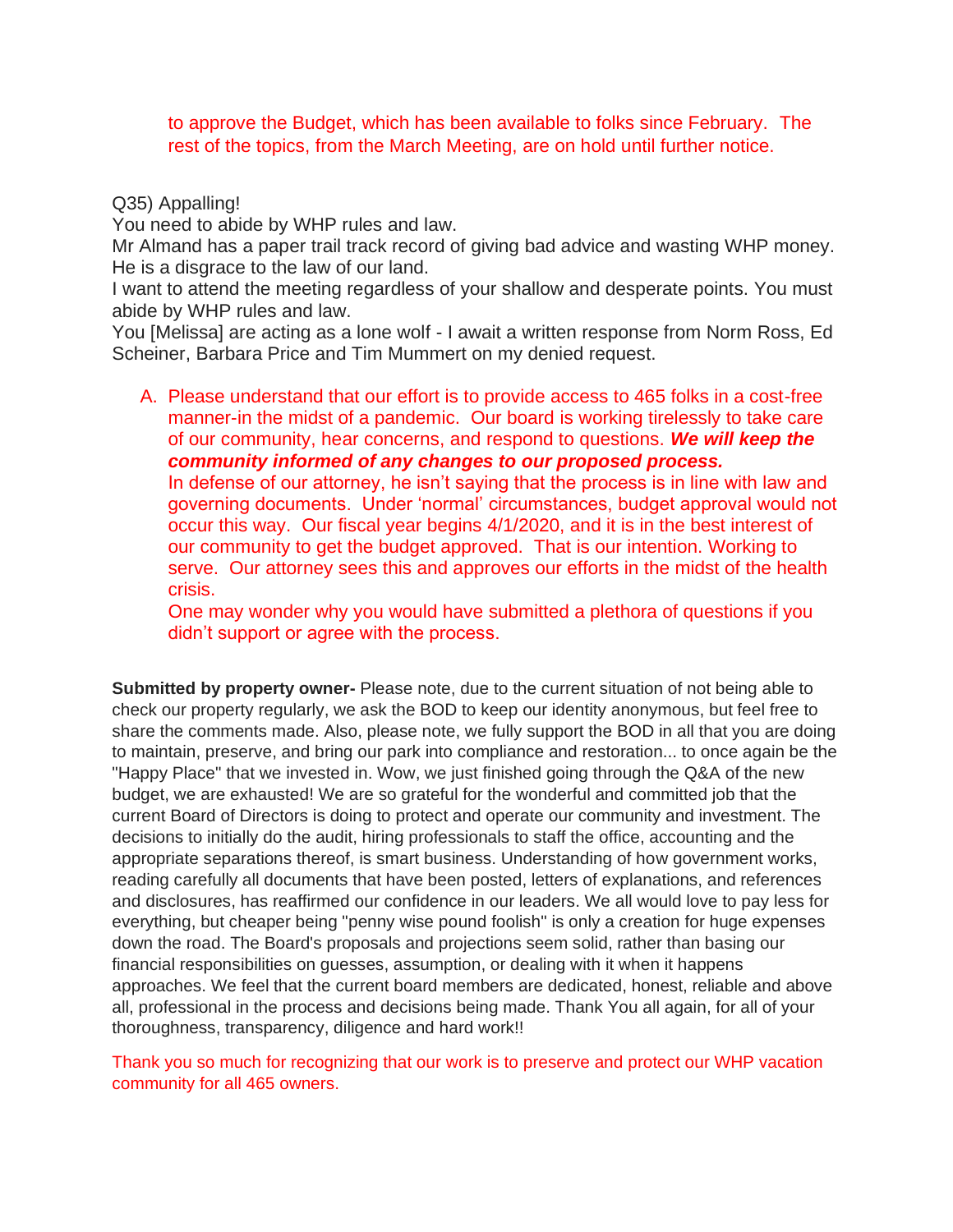**Lot 196 Bill Hamilton-** I vote to accept the 2020-2021 draft budget, including any considerations promised by the BOD in response to WHP owners' input submitted.

A. Thank you for communicating your concerns to us and for offering your acceptance. We do promise to consider everyone's input. We are doing our best to ensure we have what we need.

**Lot 60 Sue Naplachowski-** Q1) Please explain under Operation Expenses; Meetings \$2,000.00 This is a new entry and what is the \$2,000.00 going to be used for. What meetings are you talking about?

A. WHP Board Meetings and our Annual Meeting. As you may recall, our last Board Meeting exceeded capacity in the clubhouse. As you may realize now, having money to fund technology and resources could be helpful.

Q2) What did we pay into total reserves for Fiscal Year 2019-2020?

A. The year is not over. As of the documents posted on the website, the net contribution is \$1,512.00, and we gained \$2,005.00 in interest.

Q3) reserves monthly for 2020-2021?

A. As seen on the bottom of the second page of the budget, \$5 per month is to go into the general operating reserve.

**Lot 60 Sue Naplachowski** Q4) Has the Marina paid back the Operations Budget? If so would not this be an extra amount of money in operations budget for this year 2020-2021?

A. The total net of Marina Income, less marina expense shows at the bottom second page of the budget, how much is going into the Marina Fund. All profit from the marina goes to the marina fund.

Q5) When reviewing the Profit/Loss Budget April 01 2019 through January 20,2020, It appears the BOD budgeted \$1,016,786 for expenses. Our expenses for this time was \$964,868.00. That is a surplus of \$51,918.00.

A. Ted stopped depositing funds into the reserve months ago. As noted above, our net reserve is only \$1,500, and we have another month of this fiscal year that hasn't been noted yet. The favorable \$51,918.00 that you quoted in January became an unfavorable \$57,512 in February.

Q6) Why did the BOD raise the dues in Jan 2020 by \$7.00 when WHP had a surplus in revenues of \$51,918.00 in January of 2020?

### A. (see above)

### Operations Expenses

Q7) Since we have an Accounting Co. doing our books what is the \$3000.00 for dues and subscriptions allocated for. I hope not Quick Books since our Manager has no access to Quick Books except to view it.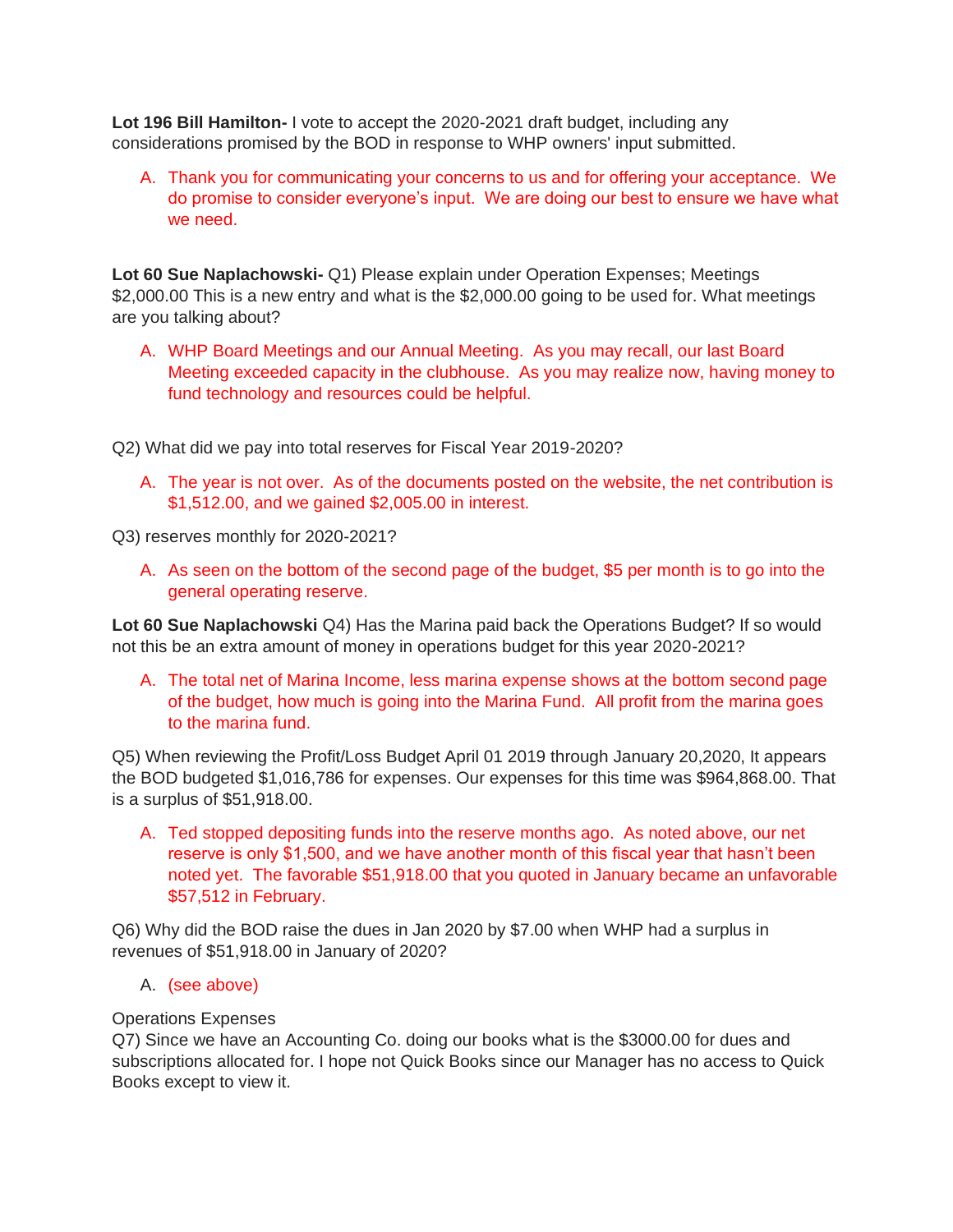A. We have always owned the licenses. We have always had 3.

Q8) Meetings: This is a new entry. What will the \$2000.00 go towards? I hope not a cappuccino machine for the few meetings we do have.

A. We may need to rent space, and as you may have realized, it might be helpful to have funding for technology. With the litigation in process, homeowner involvement has increased, and it is this Board's priority to be able to accommodate owners of 465 lots. You may recall, we exceeded capacity at the clubhouse for the September 2019 Board Meeting.

Pay Roll

Q9) Park Manager for 2019-2020 was budgeted for \$34,258.00, why are we budgeting \$50,000.00 for 2020-2021?

A. Ted was budgeted to make \$42,500.00 in the 2019-2020 budget.

Q10) Why such a large cushion for Park Manager. How much are we paying the current Park Manager?

A. We are including enough money in the budget to be able to provide cost of living raises for employees, and potential for earned bonuses based on performance. (Prior Boards gave bonuses as gifts).

Q11) Payroll Administrative Assistant; \$34,000.00; Is hiring an assistant for 40 hrs. at a week at a rate of 15-16.00 per hour. Is this the BOD's plans?

A. Our plan is to have a manager and an assistant. Accounting was replaced by the Bakers. We plan to have two people in the office instead of 3.

Q12) The BOD raised the Unemployment by \$1,200.00. We only used \$201.00 from last year?s budget. Since there is a raise in unemployment is the BOD planning to fire some workers??

A. We budgeted 4k. You are looking at the January p&l, and you are not considering costs for February and March.

Q13) Is the BOD trying to set up money in the payroll Budget to hire a Management Company??

A. Despite rumors, that is not the Board's plan at this time.

Pool Repairs and Supply.

Q14) Do we know when the Pool pump was last replaced? \$81.00 for pool repairs sounds low.

A. Good question. We budgeted \$1200 for electrical.

Q15) Does the pool contract include all pool supplies? Chlorine, Sand/ Test Kits, Certifications etc.

A. The contract excludes these things as prior contracts have. Chemicals have been categorized under supply accounts.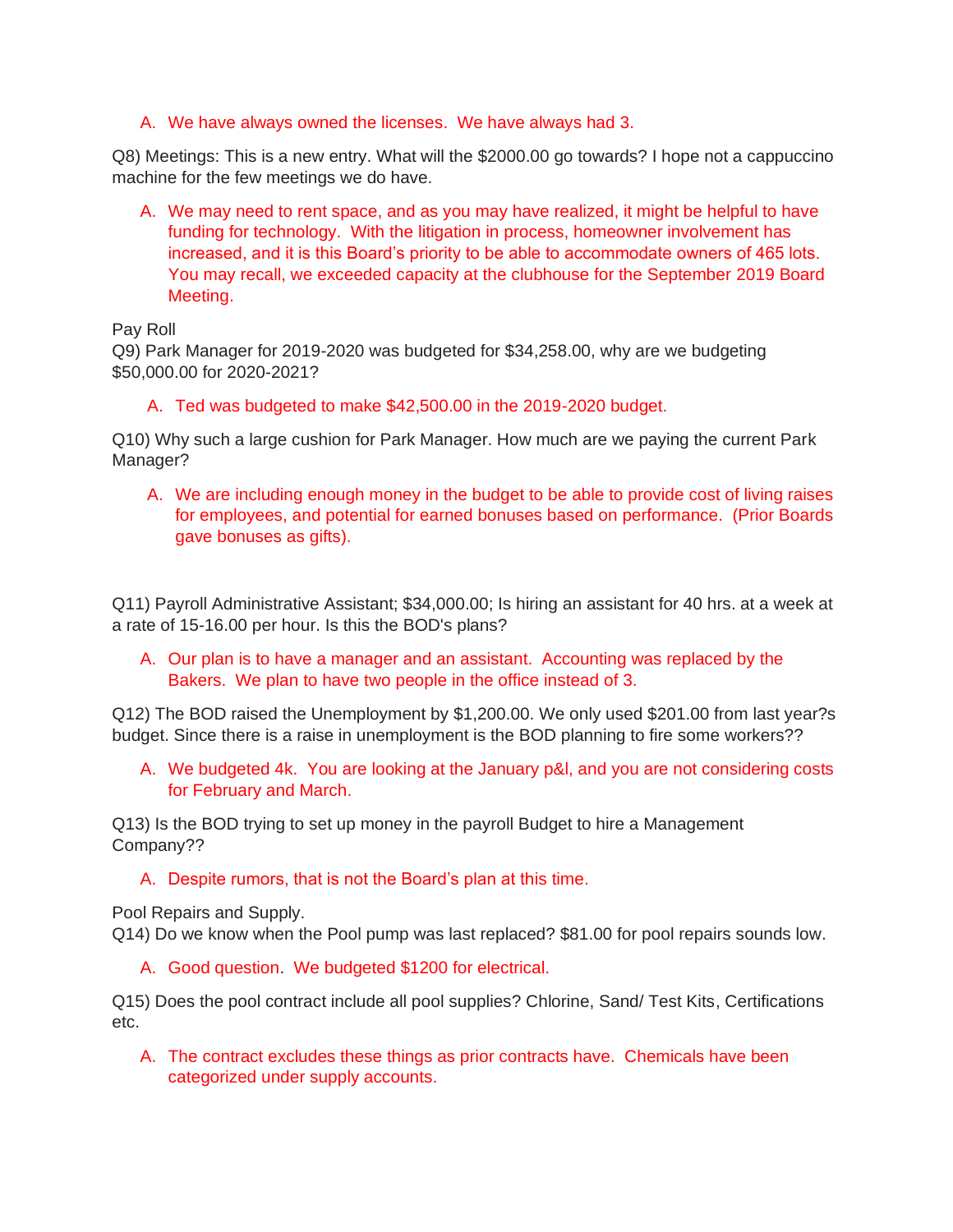Under Supplies Expense;

Q16) What does Electric Assigned to area: \$1200.00 mean? What does that electric cover?

A. Light bulbs and pool lighting.

Reserves and Banks

Q17) What is the amount of our Reserve Interest for 2019-2020?

A. See the financial summary posted on the website. \$2005.00. It will be updated at the end of the fiscal year.

Q18) What Bank is our Reserves in??

A. Farmers Bank of Williards.

Q19) Whose names are on WHP Bank Accounts for Budget Yr. 2020-2021?

A. WHP Treasurer and Acting President

Q20) What Banks are our money in and what Interest rate are they collecting. Farmers Bank of Williards with interest shown on the P&L and Summary.

Q21) Whose names are on our money in the Operations funds?

A. WHP Treasurer, Park Manager, and Accountants. (These are some of the controls recommended by out auditor. It is not advised to have the same person writing checks and overseeing all accounts)

Q22) What does Total Cash on Hand mean on the Financial Summary for March 19 2020? Who are the names on the signature cards of this total cash on hand?

A. These are totals adding operations and reserve lines.

Q23) BOD Did you do the Math?? I've never seen the BOD round up the cable Bill. Please Do the math.

### **Lot 60 Sue Naplachowski**

Made a mistake in my number for division I was wrong It should be \$134850.00 divided by 465 and that equals 290.00 for cable The 288.75 was dividing by 467 not 465 So 290.00 is what we owe for cable

A. Yes. We rounded 0.83 per month higher, in order to offer an even monthly payment option of \$25.00 per lot. There are other matters, with cable service, that need to be paid throughout the year, so it will be good financial planning to have extra funding to help cover any service (to our community, NOT INDIVIDUAL) needs.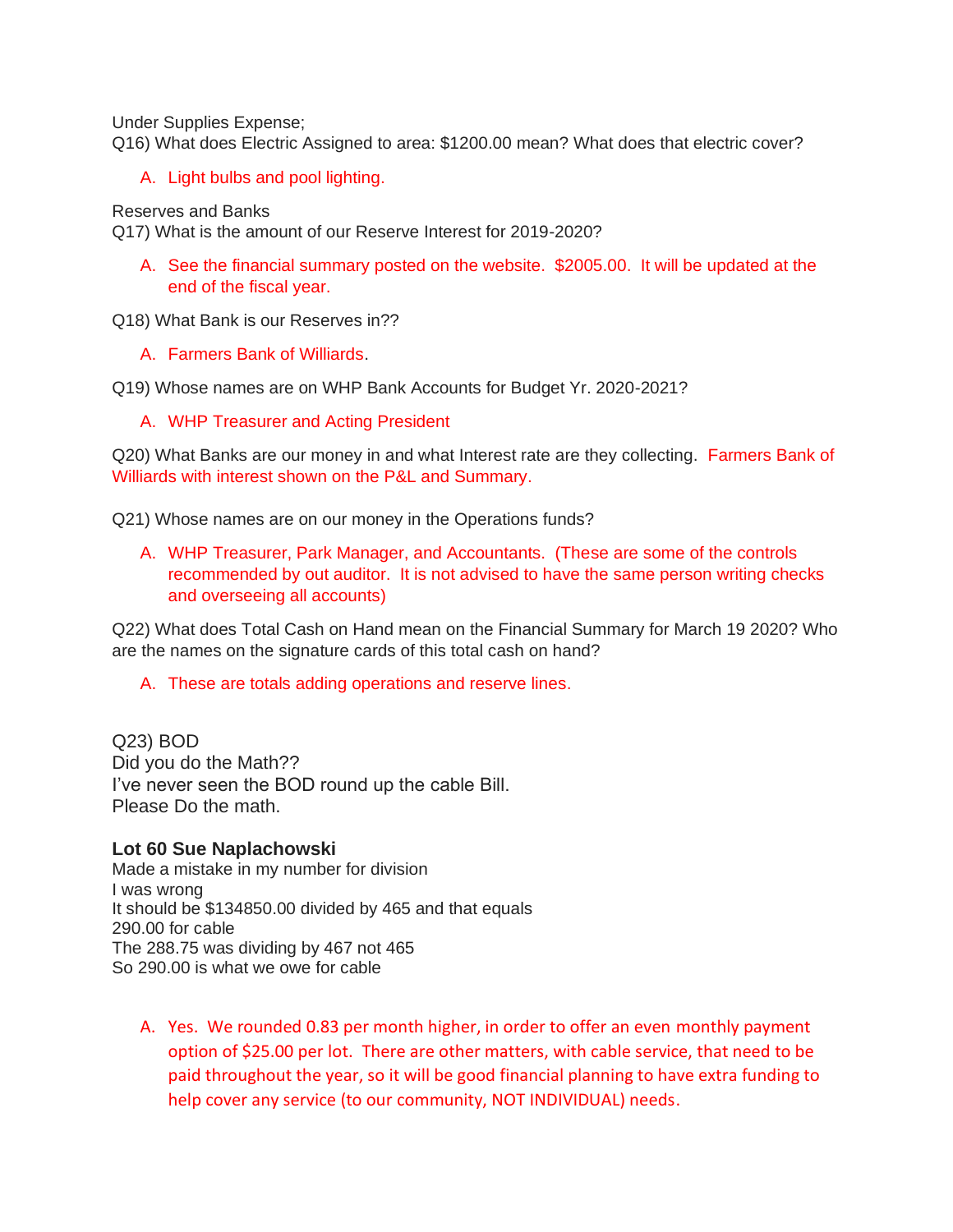#### **Lot 192 Maria Warburton-**

Q1) Has the BOD looked in Zoom or similar platform so that owners can be part of the meeting? Other can either actively participate or simply view the proceedings? This should be the case for any business meetings not just the one to discuss the budget.

A. With a meeting budget, we may be able to consider an option like this. It is hard to find something that will accommodate 465 for a reasonable price. (FYI- Board's have operated as we are operating without as much transparent communication as we try to provide. Prior to this board most decisions were made not simultaneously and over email with separate calls to people who did not participate in the email exchanges. There were also closed-door meetings in the clubhouse prior to every open Board meeting. We are working to change the culture and learn the proper role and function of the Board of Directors, and we appreciate your input and suggestions and promise to take them into consideration for the future.)

Q2) Why another increase in fees after an increase of over 15% in dues already this year? Many people are experiencing financial hardship right now. This is not the time for another increase. The current increase are very hard to handle for many people.

A. As you will see in the narrative, and in responses to all questions in the Q&A, the money is needed to care for our community.

Q3) Why did the BOD choose to round up the cost of cable rather than charge the actual amount? Where is this extra money taken from homeowners?

A. Historically, the Board has rounded up to an even number. As with any windfall, from cable or other, it would be used to fund other shortfalls, including this year's budget deficit. We recognize that the

Q4) What is included in professional expenses? It seems like a high amount budgeted for this line item.

#### A. Reserve Study, accounting services, and legal fees.

Q5) Was a second opinion gotten after Almand recommended that the park join the lawsuit with the county? Just as most people get a second opinion before doing surgery, I feel an official second opinion, at a minimum, should have been gotten before handing over \$50,000+ of our money. I think (and in discussion with attorneys I know) that there was no need for the park to join in this lawsuit.

A. If we didn't intervene, our declarations may have been discarded, and we may have been left voiceless. This no longer matters as the full-time group is now suing the park in an attempt to take away the BOD's right to enforce the residency declaration. Our attorney has been trusted by Boards before us. He is a strong advocate for our community, and it was clear to the Board that it was our responsibility to act as he advised.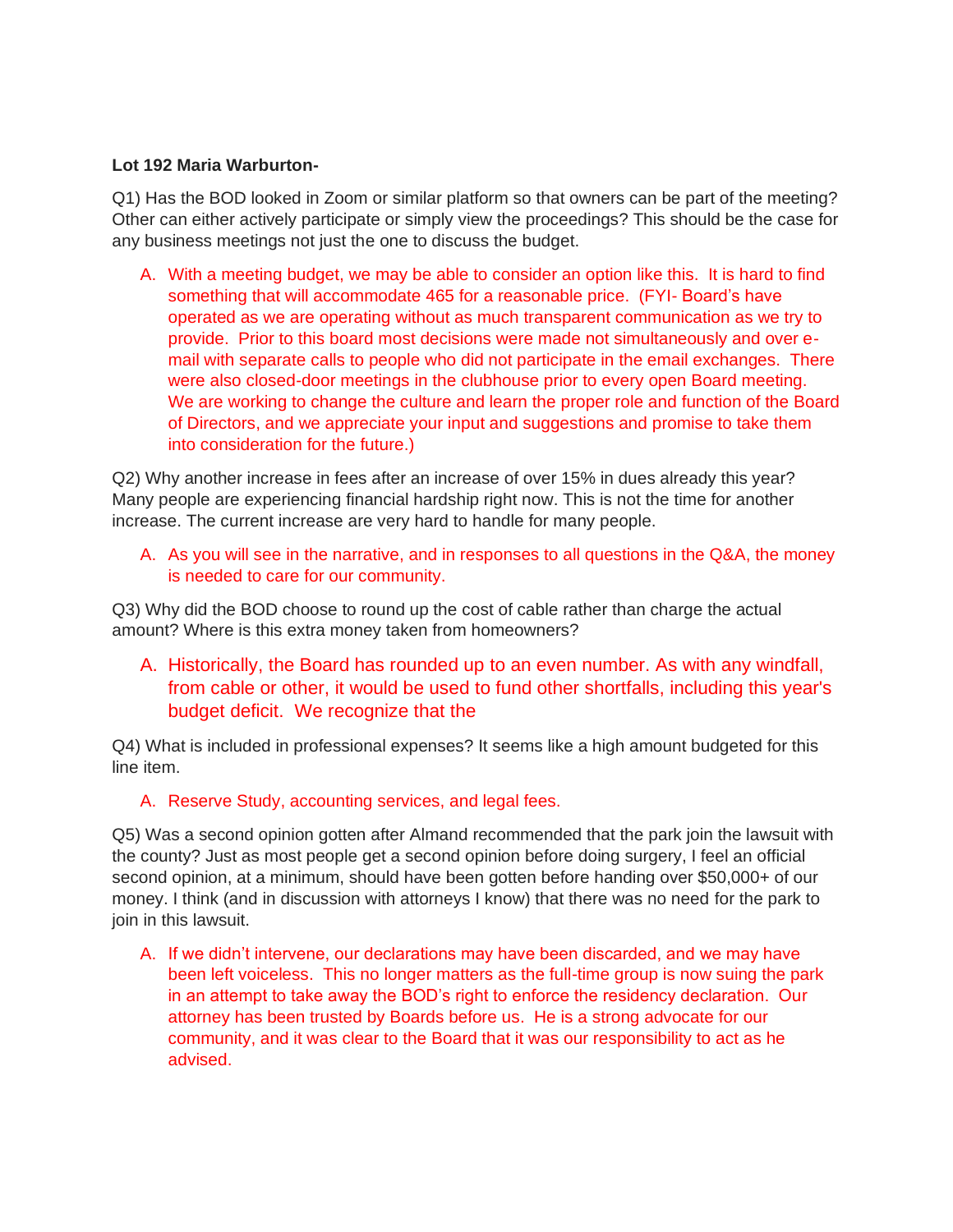Q6) Why is a study of our reserve needed at this time?

B. See commentary from the auditor provided earlier in this document.

Q7) At a cost of over \$8,000? Isn't the marina about to be paid off soon? That difference should allow for the reserve to build up quite quickly. Perhaps money can then be taken from the reserve to fund a study if still deemed necessary rather than add it to the operations budget.

Q8) Why is such a high amount budgeted for meetings?

A. Technology and location fees as it is our priority to hold meetings in a space that will accommodate all owners.

#### **180 Linda Underwood-**

**Q1,)** I see that 3 years of over payment for cable by homeowners for 465 units equal \$13,950. Payment to Mr. Almand to represent the Park in court at \$30 per unit X 465 units is also \$13,950. The cable was raised an extra \$10 per unit per year over what Mediacom charged. Is the extra cable fee going to pay Mr Almand? Or just a coincidence that they are the same amount. Just curious.

- A. Let's hope this thing is over before we hit 3 years. You are completely wrong and information about cable billing will be in the Q&A. It takes a creative mind to come up with such a conspiracy.
- B. *Please join us in celebrating this Board's pro-active nature. By securing a 3-year contract with Mediacom, we sheltered our community from a 45% increase in cable cost (indicated on our most recent cable bill). Be thankful that our treasurer, Ed Scheiner, posed this suggestion and pursued the offer.*

*One of the challenges that we have faced, over the years, with Mediacom pricing, is that they no longer view our community as seasonal, because a significant portion of units exhibit consistent usage on a yearly basis. We used to be eligible for 'seasonal' rates. Now, we must partake in a 12 month tenant package. (Some of you may start to see this on your Wifi billing). Again,*